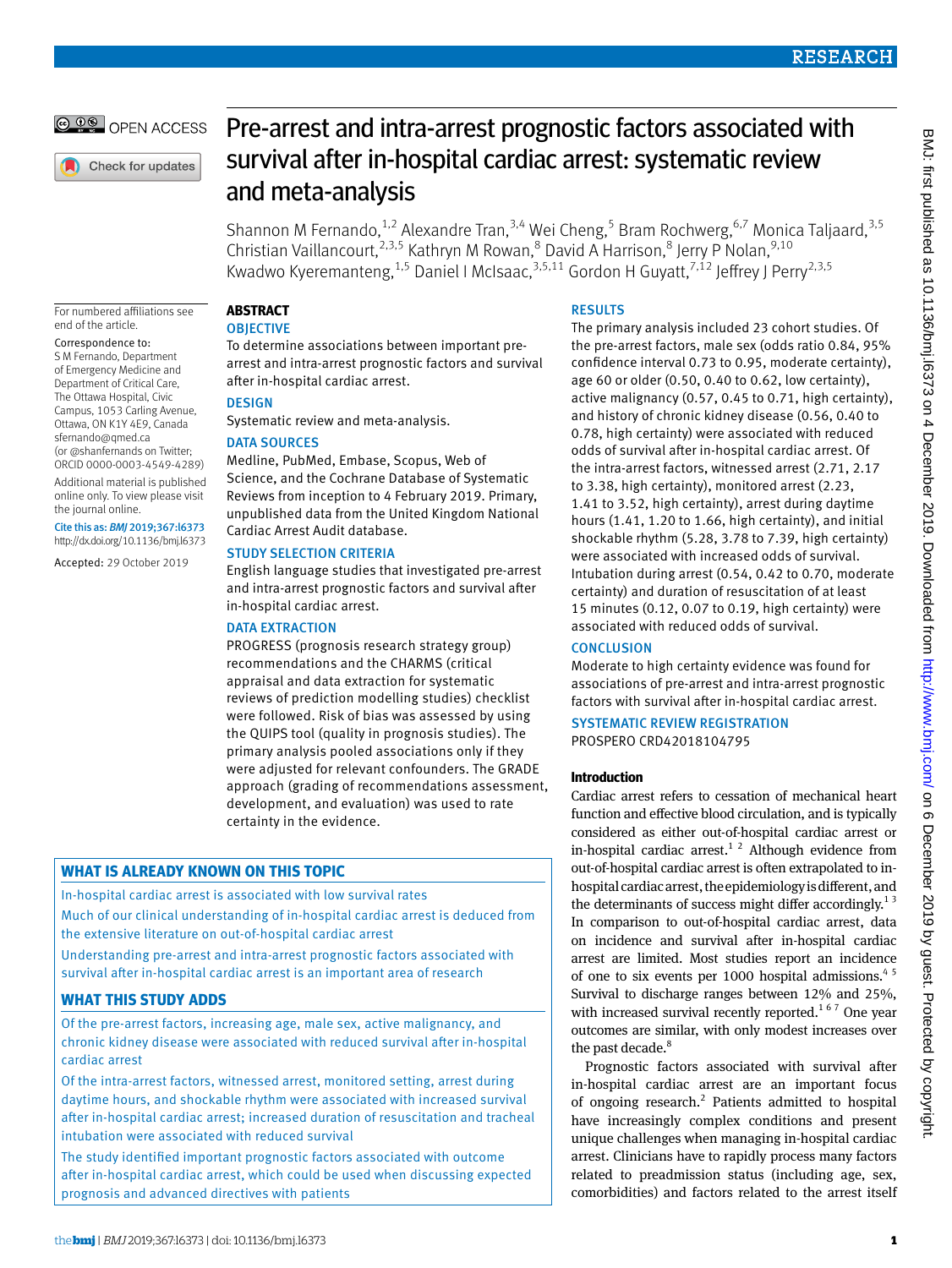(whether the arrest was witnessed or monitored, initial rhythm) to determine the effectiveness of ongoing cardiopulmonary resuscitation. Additionally, clinicians need to discuss expected prognosis after in-hospital cardiac arrest with patients at the time of hospital admission to inform care plans, and whether to include cardiopulmonary resuscitation in the event of cardiac arrest.<sup>39 10</sup> Patient understanding of survival after in-hospital cardiac arrest is poor, and is often influenced by popular media where unrealistic rates of survival to discharge approach  $67\%$ .<sup>11</sup> Furthermore, when discussing inclusion of cardiopulmonary resuscitation in goals of care, clinicians rarely mention prognostic factors and likelihood of survival after inhospital cardiac arrest.<sup>12</sup>

A greater understanding of the factors associated with successful resuscitation of patients with inhospital cardiac arrest is needed. This information will help in developing a predictive model used in shared decision making with patients and families, and clinical decision making at the time of in-hospital cardiac arrest and after return of spontaneous circulation. Therefore, we conducted a systematic review and meta-analysis to summarise the association between pre-arrest and intra-arrest factors and survival after inhospital cardiac arrest.

#### **Methods**

We conducted this systematic review and metaanalysis according to PROGRESS (prognosis research strategy group) recommendations, $13-16$  and recent guidelines for systematic reviews and meta-analyses of prognostic factors.<sup>17</sup> The CHARMS (critical appraisal and data extraction for systematic reviews of prediction modelling studies) checklist<sup>18</sup> was used to define and frame the study. We registered the review protocol with the PROSPERO registry (CRD42018104795).

### Data sources and searches

We searched Medline, PubMed, Embase, Scopus, Web of Science, and the Cochrane Database of Systematic Reviews from inception to 4 February 2019. An experienced health sciences librarian assisted in developing the search strategy (supplemental fig 1), which was conducted using the terms "cardiac arrest," combined with terms related to prognosis research, as recommended. $17$  We used the Science Citation Index to retrieve reports that cited the relevant articles identified from our search, and then entered them into PubMed and conducted further surveillance searches using the "Related Articles" feature.<sup>19</sup>

#### Study selection

We included all English language full text articles that described retrospective and prospective observational studies, randomised controlled trials, and quasi randomised controlled trials. Inclusion criteria for studies were based on existing standards for research among patients with in-hospital cardiac arrest<sup>1</sup> <sup>2</sup>: enrolled mostly ( $\geq 80\%$ ) adult patients ( $\geq 16$  years) with in-hospital cardiac arrest; conducted in the

emergency department, hospital wards, or intensive care unit; and evaluated mortality as an outcome of interest (in-hospital, 28 day, or 30 day mortality). We excluded studies that evaluated mortality over longer or unspecified time periods; case reports and case series; studies that included only patients who received a particular treatment after cardiac arrest (such as therapeutic hypothermia or extracorporeal life support); studies that included patients with out-of-hospital cardiac arrest; and studies that failed to provide model adjusted or unadjusted odds ratios with confidence intervals, or counts for calculating unadjusted odds ratios. We contacted the corresponding authors to obtain further information when these values could not be obtained from the reported data.

We screened studies using Covidence software (Melbourne, Australia); titles were imported into Covidence directly from the search databases and duplicates removed. Two reviewers (SMF and AT) independently screened the titles and abstracts of all identified citations. Disagreement was resolved by discussion; no third party adjudication proved necessary. The same two reviewers independently assessed full texts of the selected articles after screening and again resolved any disagreement by discussion.

#### Data extraction and quality assessment

Two investigators (SMF and AT) abstracted the following variables: author information, year of publication, study design, study dates, definition of start points, eligibility criteria, number of patients included, and incidence of mortality. We used a predesigned data extraction sheet (supplemental table 2) to minimise transcription errors. Subsequently, for each prognostic factor, two investigators (SMF and AT) independently collected unadjusted or adjusted odds ratios for survival in each study, if available. Extraction was performed using a modified version of the CHARMS checklist for prognostic factors (CHARMS-PF).<sup>17 18</sup> A third investigator (WC) verified all extracted data and calculated unadjusted odds ratios from counts.

Two reviewers (SMF and AT) independently assessed the risk of bias for included studies, using the QUIPS (quality in prognosis studies) tool.<sup>20</sup> Disagreements were resolved through discussion. As our protocol indicates, we had initially intended to use a different scale for quality review, but QUIPS is recommended for risk of bias assessment in reviews of prognostic factors. $17$  This tool includes six potential domains for bias and applicability of the research question: study participation, study attrition, prognostic factor measurement, outcome measurement, adjustment for other prognostic factors, and statistical analysis and reporting.

### Data synthesis

Many of the included studies of in-hospital cardiac arrest were extracted from large databases, including the American Heart Association National Registry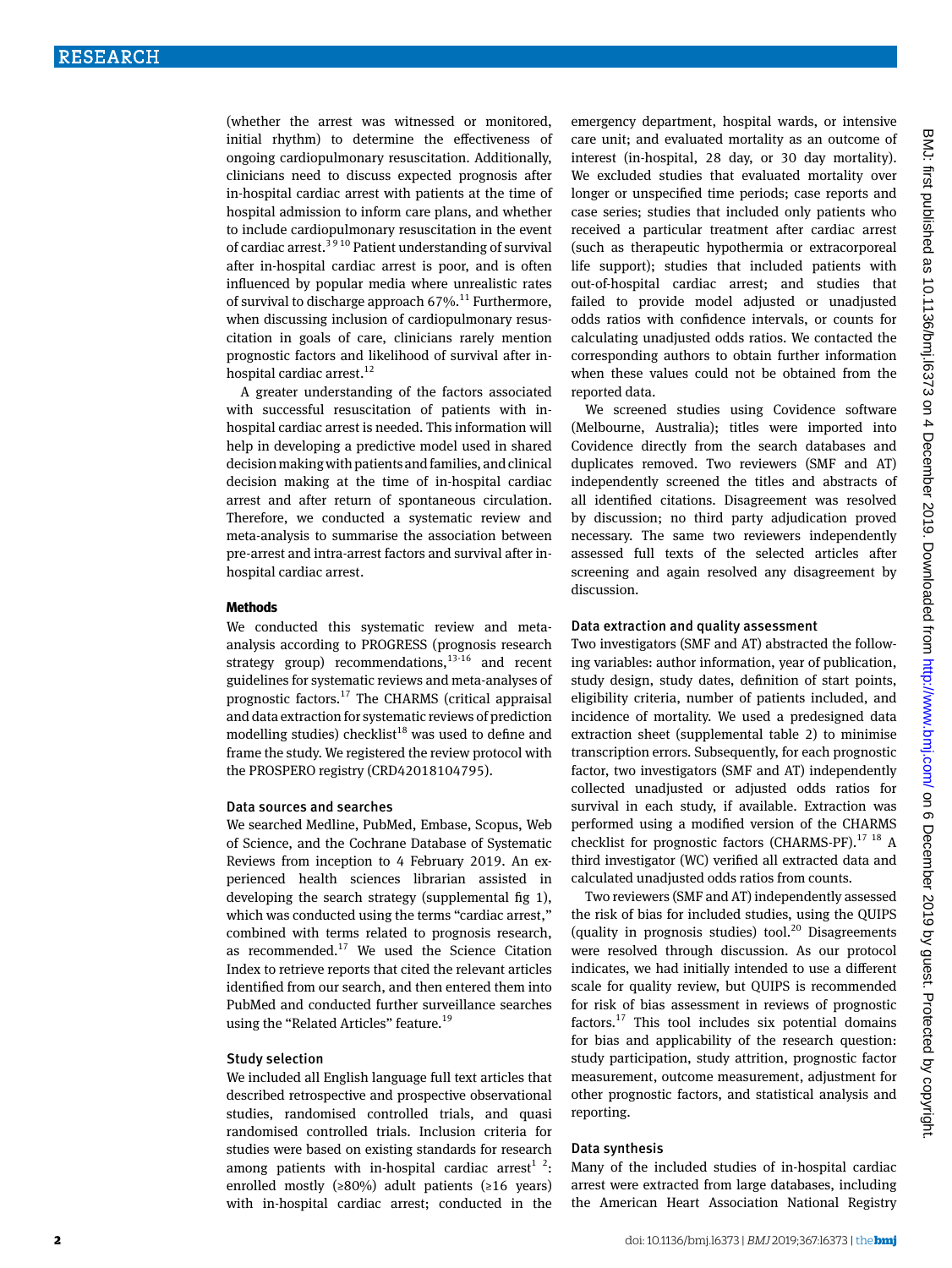of Cardiopulmonary Resuscitation (NRCPR; later renamed the Get With The Guidelines (GWTG) registry), the United Kingdom National Cardiac Arrest Audit (NCAA), and the Swedish Cardiac Arrest Registry (SCAR). For registry or large databases, we included the report with the largest number of patients for each prognostic factor. We evaluated the associated websites of these databases and searched through all of their published studies. Primary, unpublished unadjusted and adjusted odds ratios were obtained directly from the NCAA database (April 2011-March 2018) by the principal investigators (KMR, DAH, and JPN), and the data they provided exceeds the number of patients in any of the published NCAA reports. $21-23$ 

For the primary analysis, we present meta-analyses of adjusted odds ratios. All included studies in this primary analysis had to consider the effect of age, initial rhythm, or cause of arrest in their analyses. These variables are known to be associated with outcome after in-hospital cardiac arrest.<sup>12</sup> We included meta-analyses of unadjusted values as secondary analyses. Odds ratio estimates and the corresponding confidence intervals were analysed by applying the DerSimonian-Laird random effects model<sup>24</sup> using Review Manager (version 5.3; Copenhagen, Denmark). We assessed heterogeneity using the  $I^2$  statistic, the  $\chi^2$  test for homogeneity, and visual inspection of the forest plots.

Two investigators (BR and GHG) evaluated overall certainty in pooled estimates using the GRADE (grading of recommendations assessment, development, and evaluation) approach. $25$  These estimates were categorised into one of four levels of certainty: high, moderate, low, or very low. In accordance with GRADE guidance for prognostic studies, cohort data start as high certainty evidence.<sup>25</sup> A GRADE evidence profile was created using the guideline development tool (gradepro.org).

#### Patient and public involvement

After article completion, and at the suggestion of peer reviewers, we sought out patient representatives through our institution's patient relations department. Patient representatives were confidentially provided with a copy of the article and asked to provide written comments on the relevance of the work, the potential impact of the work on their own decision making, any perceived shortcomings of the work, and suggestions for future research.

### **Results**

#### Search results

Our search identified 10356 citations (fig 1) and after removing duplicates we screened 7172 studies, including 83 for full text review. We included 23 studies $^{26-47}$  in our primary meta-analysis of adjusted results, including unpublished results from 90276 patients recorded on the NCAA database. Three studies used the NRCPR/GWTG database, $29$  42 44 and two used the SCAR database. $2643$  The secondary analysis included an additional 30 studies.<sup>48-77</sup>

#### Study characteristics

Table 1 presents characteristics of studies included in the primary analysis. Supplemental table 2 displays CHARMS-PF checklist detailed characteristics of each study, and supplemental table 3 shows consistency between the included studies and the CHARMS-PF checklist requirements. Of the 23 studies included in the primary analysis, 12 (52.2%) were from North America, and six (26.1%) were from Europe. All included studies used observational designs, and 13 (56.5%) used retrospective cohort designs. Thirteen (56.5%) were multicentre studies (table 1). Supplemental table 6 presents prognostic factors included in the adjustment analyses of each study.

#### Risk of bias and quality assessment

Supplemental table 7 displays quality assessments performed using the QUIPS tool. Most of the included studies were deemed to be at low risk of bias for all QUIPS domains. No studies were rated as high risk of bias in any QUIPS domain. We judged five studies to have moderate risk of bias in study participation, study attrition, or statistical reporting.<sup>21 27 30 33 64</sup>

#### Results of synthesis

Table 2 presents pooled adjusted odds ratios and 95% confidence intervals for the primary analysis, and GRADE level of certainty. Supplemental tables 8-9 show GRADE evidence profiles.

#### Primary analyses: pre-arrest factors

We evaluated the association between patient demographics and survival from in-hospital cardiac arrest. Figure 2 and figure 3 present forest plots.26 30 32 34 35 38-41 43 45 46 Male sex was associated with lower odds of survival (pooled odds ratio 0.84, 95% confidence interval 0.73 to 0.95, moderate certainty). We assessed the impact of age at two different thresholds: age 60 and older had a pooled odds ratio of 0.50 (0.40 to 0.62, low certainty); age 70 and older had a pooled odds ratio of 0.42 (0.18 to 0.99, low certainty).

A history of malignancy was associated with a pooled odds ratio of 0.57 (95% confidence interval 0.45 to 0.71, high certainty) for survival from in-hospital cardiac arrest, and chronic kidney disease had a pooled odds ratio of 0.56 (0.40 to 0.78, high certainty). Single studies reported associations with congestive heart failure (0.62, 0.56 to 0.68, moderate certainty),  $38$ chronic obstructive pulmonary disease (0.65, 0.58 to 0.72, moderate certainty), $38$  and diabetes mellitus (0.53, 0.34 to 0.83, moderate certainty). $46$  A diagnosis of acute coronary syndrome had a pooled odds ratio of 0.70 (0.28 to 1.78, low certainty).

### Primary analyses: intra-arrest factors

We investigated the association between intraarrest factors and survival from in-hospital cardiac arrest. Figure 4 and figure 5 present forest plots. $28-47$ Witnessed in-hospital cardiac arrest had a pooled odds ratio of 2.71 (95% confidence interval 2.17 to 3.38,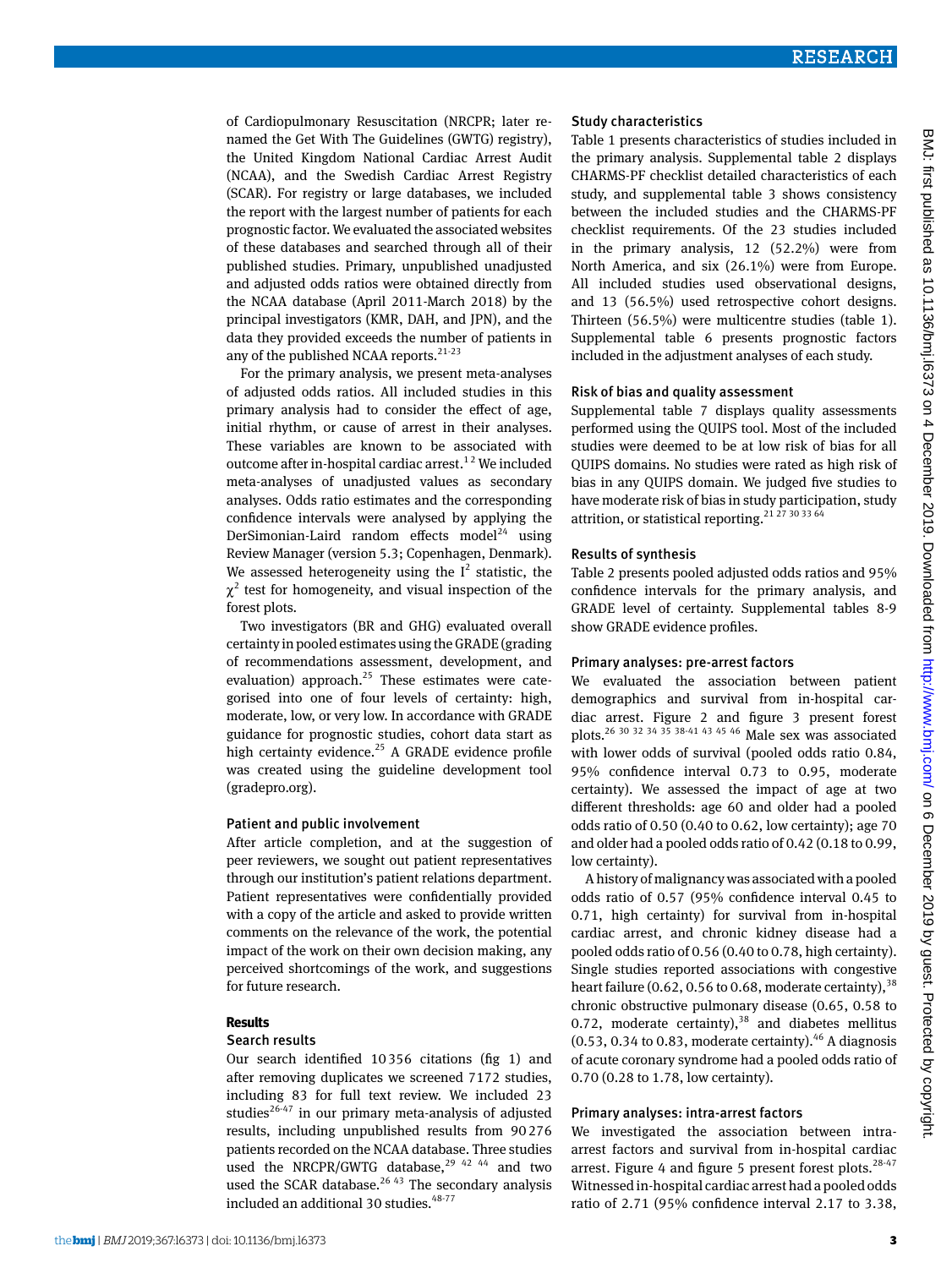



high certainty). Arrests that took place in monitored settings (patients on telemetry) had a pooled odds ratio of 2.23 (1.41 to 3.52, high certainty). Inhospital cardiac arrest that took place during daytime hours (defined as time periods when hospitals were fully staffed, which varied among studies) had an associated pooled odds ratio of 1.41 (1.20 to 1.66,

| Table 1   Characteristics of the 23 studies included in the<br>primary analysis |                   |  |  |  |  |
|---------------------------------------------------------------------------------|-------------------|--|--|--|--|
| Description                                                                     | No of studies (%) |  |  |  |  |
| Continent of study                                                              |                   |  |  |  |  |
| North America                                                                   | 12(52.2)          |  |  |  |  |
| Europe                                                                          | 6(26.1)           |  |  |  |  |
| Asia                                                                            | 4(17.4)           |  |  |  |  |
| Australia                                                                       | 1(4.3)            |  |  |  |  |
| Year of publication                                                             |                   |  |  |  |  |
| 1990-94                                                                         | 2(8.7)            |  |  |  |  |
| 1995-99                                                                         | 2(8.7)            |  |  |  |  |
| $2000 - 04$                                                                     | 5(21.7)           |  |  |  |  |
| $2005 - 09$                                                                     | 2(8.7)            |  |  |  |  |
| $2010 - 14$                                                                     | 6(26.1)           |  |  |  |  |
| $2015 - 19$                                                                     | 6(26.1)           |  |  |  |  |
| Study design                                                                    |                   |  |  |  |  |
| Prospective cohort                                                              | 10(43.5)          |  |  |  |  |
| Retrospective cohort                                                            | 13 (56.5)         |  |  |  |  |
| <b>Sites</b>                                                                    |                   |  |  |  |  |
| Single centre                                                                   | 10(43.5)          |  |  |  |  |
| Multicentre                                                                     | 13 (56.5)         |  |  |  |  |

high certainty). Initial rhythm was categorised as either shockable (ventricular fibrillation or pulseless ventricular tachycardia) or non-shockable (pulseless electrical activity or asystole). An initial shockable rhythm during in-hospital cardiac arrest was associated with a pooled odds ratio of 5.28 (3.78 to 7.39, high certainty). We evaluated the prognostic impact of each rhythm (supplemental figs 14-17), which showed increased associated odds of survival among patients with any initial shockable rhythm. Tracheal intubation during in-hospital cardiac arrest was associated with a pooled odds ratio of 0.54 (0.42 to 0.70, moderate certainty). Duration of resuscitation (that is, time from arrest to return of spontaneous circulation) of at least 15 minutes had a pooled odds ratio of 0.12 (0.07 to 0.19, high certainty).

### Secondary analyses

The supplemental material presents results of the secondary analyses. Supplemental table 10 shows CHARMS-PF checklist detailed characteristics of studies with only unadjusted results, and supplemental table 11 shows pooled unadjusted results. Supplemental figs 2-20 show forest plots that compare adjusted and unadjusted meta-analyses of pre-arrest and intraarrest prognostic factors. Importantly, the direction of effect for all unadjusted analyses is in agreement with the primary adjusted analyses.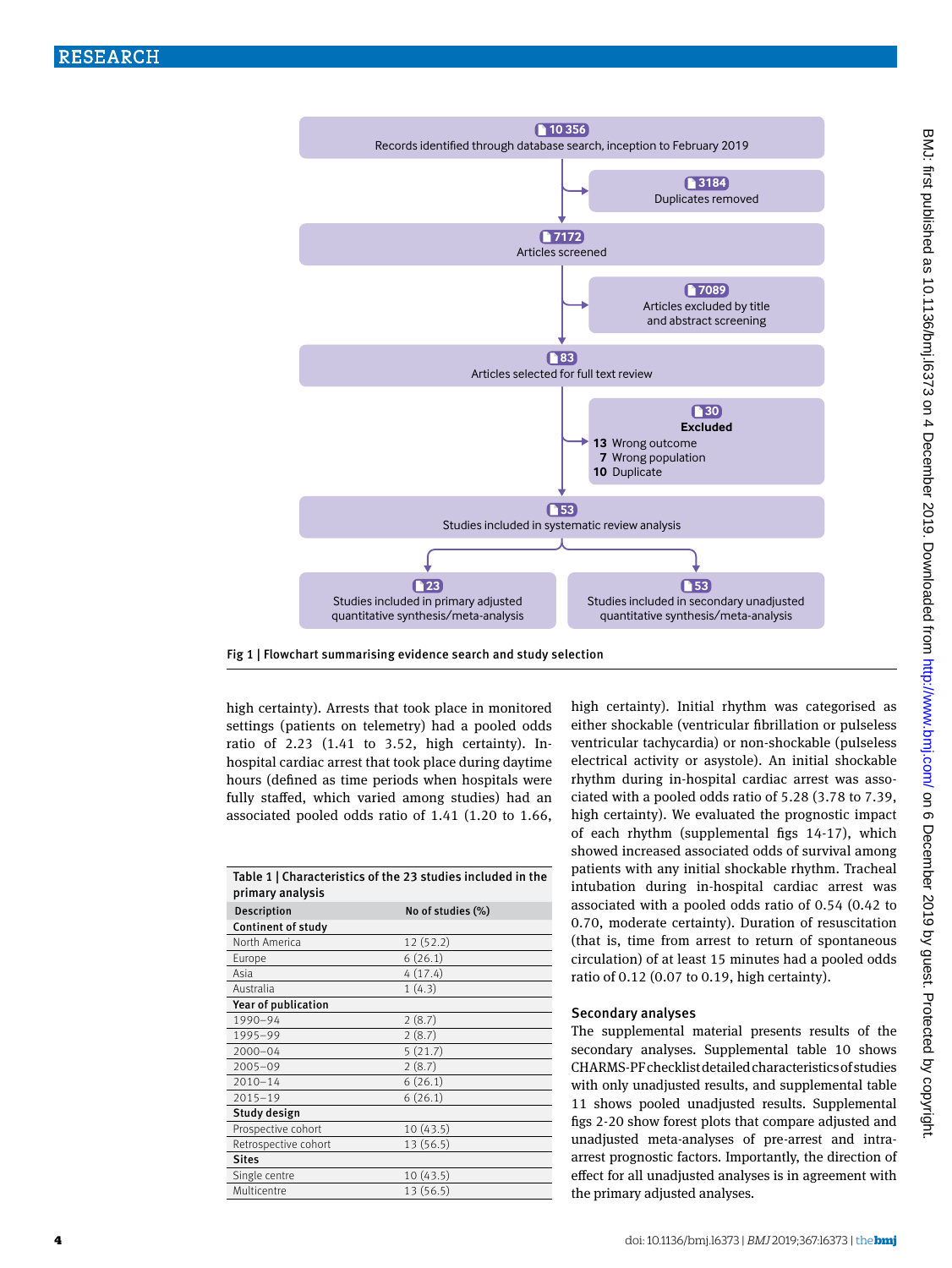#### **Discussion**

We conducted a systematic review and meta-analysis to evaluate the association of pre-arrest and intraarrest factors with survival after in-hospital cardiac arrest. Pre-arrest factors associated with reduced survival include male sex, increasing age, active malignancy, and chronic kidney disease. Among intra-arrest factors, we found that witnessed arrest, monitored setting, arrest during daytime hours, and shockable rhythm were associated with increased survival, while tracheal intubation during arrest and prolonged resuscitation were associated with reduced survival. These findings provide evidence of the association between important prognostic factors and odds of survival after in-hospital cardiac arrest. While clinicians have previously extrapolated data from outof-hospital cardiac arrest to patients with in-hospital cardiac arrest, $<sup>1</sup>$  this study evaluated the in-hospital</sup> cardiac arrest population. The study identified risk factors that healthcare providers can consider when discussing expected prognosis with patients and making clinical decisions. Our results could be used to guide future large observational studies to derive a clinical prediction instrument for practical application. However, clinicians should exercise caution when using these results to make clinical decisions about starting or stopping resuscitation after in-hospital cardiac arrest. Nevertheless, even in the absence of an existing decision model, identification of risk factors that are associated with a poor prognosis after in-

Table 2 | Pre-arrest and intra-arrest prognostic factors and associated odds of survival after in-hospital cardiac arrest

|                                | Model adjusted data |                                                                                                                                                                                                                                                                                                                                                                      |         |           |                                        |
|--------------------------------|---------------------|----------------------------------------------------------------------------------------------------------------------------------------------------------------------------------------------------------------------------------------------------------------------------------------------------------------------------------------------------------------------|---------|-----------|----------------------------------------|
| <b>Prognostic factors</b>      | <b>Studies</b>      | OR (95% CI)                                                                                                                                                                                                                                                                                                                                                          | p*      |           | $I2$ (%) GRADE certainty †             |
| <b>Pre-arrest factors</b>      |                     |                                                                                                                                                                                                                                                                                                                                                                      |         |           |                                        |
| Demographics:                  |                     |                                                                                                                                                                                                                                                                                                                                                                      |         |           |                                        |
| Male sex                       | $\overline{7}$      | $0.84$ (0.73 to 0.95)                                                                                                                                                                                                                                                                                                                                                | 0.007   | 66        | Moderate                               |
| Age $\geq 60$                  | 3                   | 0.50 (0.40 to 0.62)                                                                                                                                                                                                                                                                                                                                                  | 0.001   | 50        | Low                                    |
| Age $\geq 70$                  | $\mathfrak{D}$      | $0.42$ (0.18 to 0.99)                                                                                                                                                                                                                                                                                                                                                | 0.050   | 69        | $1$ OW                                 |
| Comorbidities at admission:    |                     |                                                                                                                                                                                                                                                                                                                                                                      |         |           |                                        |
| Active malignancy              | 4                   | $0.57$ (0.45 to 0.71)                                                                                                                                                                                                                                                                                                                                                | (0.001) | 71        | High                                   |
| Congestive heart failure       | $\mathbf{1}$        | $0.62$ (0.56 to 0.68)                                                                                                                                                                                                                                                                                                                                                | (0.001) | <b>NA</b> | Moderate                               |
| Chronic kidney disease         | 5                   | 0.56 (0.40 to 0.78)                                                                                                                                                                                                                                                                                                                                                  | 0.001   | 92        | High                                   |
| COPD                           | 1                   | 0.65 (0.58 to 0.72)                                                                                                                                                                                                                                                                                                                                                  | (0.001) | <b>NA</b> | Moderate                               |
| Diabetes mellitus              | 1                   | 0.53 (0.34 to 0.83)                                                                                                                                                                                                                                                                                                                                                  | 0.005   | <b>NA</b> | Moderate                               |
| Admission diagnosis:           |                     |                                                                                                                                                                                                                                                                                                                                                                      |         |           |                                        |
| Acute coronary syndrome        | $\overline{2}$      | 0.70 (0.28 to 1.78)                                                                                                                                                                                                                                                                                                                                                  | 0.460   | 99        | Low                                    |
| Sepsis                         | $\mathbf{1}$        | 0.80 (0.70 to 0.91)                                                                                                                                                                                                                                                                                                                                                  | 0.001   | <b>NA</b> | Moderate                               |
| Intra-arrest factors           |                     |                                                                                                                                                                                                                                                                                                                                                                      |         |           |                                        |
| Witnessed arrest               | 4                   | 2.71 (2.17 to 3.38)                                                                                                                                                                                                                                                                                                                                                  | 0.001   | 68        | High                                   |
| Monitored patient              | 6                   | 2.23 (1.41 to 3.52)                                                                                                                                                                                                                                                                                                                                                  | 0.001   | 97        | High                                   |
| Arrest during daytime hours    | 5                   | 1.41 (1.20 to 1.66)                                                                                                                                                                                                                                                                                                                                                  | 0.001   | 94        | High                                   |
| Ventricular tachycardia        | 4                   | 3.76 (2.95 to 4.78)                                                                                                                                                                                                                                                                                                                                                  | 0.001   | 85        | High                                   |
| Ventricular fibrillation       | 4                   | 3.68 (2.68 to 5.05)                                                                                                                                                                                                                                                                                                                                                  | 0.001   | 94        | High                                   |
| Asystole                       | 4                   | 0.42 (0.32 to 0.56)                                                                                                                                                                                                                                                                                                                                                  | 0.001   | 12        | High                                   |
| Pulseless electrical activity  | $\mathfrak{D}$      | 0.59 (0.27 to 1.27)                                                                                                                                                                                                                                                                                                                                                  | 0.180   | 77        | High                                   |
| Shockable rhythm               | 12                  | 5.28 (3.78 to 7.39)                                                                                                                                                                                                                                                                                                                                                  | 0.001   | 96        | High                                   |
| Intubation during arrest       | 5                   | 0.54 (0.42 to 0.70)                                                                                                                                                                                                                                                                                                                                                  | (0.001) | 73        | Moderate                               |
| Resuscitation duration ≥15 min | $\overline{2}$      | $0.12$ (0.07 to 0.19)<br>$CDMDE$ $\qquad$ $\qquad$ $\qquad$ $\qquad$ $\qquad$ $\qquad$ $\qquad$ $\qquad$ $\qquad$ $\qquad$ $\qquad$ $\qquad$ $\qquad$ $\qquad$ $\qquad$ $\qquad$ $\qquad$ $\qquad$ $\qquad$ $\qquad$ $\qquad$ $\qquad$ $\qquad$ $\qquad$ $\qquad$ $\qquad$ $\qquad$ $\qquad$ $\qquad$ $\qquad$ $\qquad$ $\qquad$ $\qquad$ $\qquad$ $\qquad$ $\qquad$ | 0.001   | 27        | High<br>and the company of the company |

=chronic obstructive pulmonary disease; GRADI and evaluation; NA=not applicable; OR=odds ratio.

\*P values obtained from the test for overall effect.

 $t$ GRADE certainty of estimates in studies of prognosis, as described by Iorio and colleagues<sup>25</sup>

hospital cardiac arrest will probably have value for clinicians in discussions about goals of care and when to stop resuscitation.

#### Strengths and limitations of study

Our study involved a comprehensive search and included studies with an overall low risk of bias. We followed recent recommendations for meta-analysis of prognostic studies, $^{17}$  evaluated several pre-arrest and intra-arrest prognostic factors for in-hospital cardiac arrest, and used GRADE guidelines to contextualise our findings based on overall certainty in estimates. Most of the estimates were based on moderate or high certainty evidence. Notably, we were able to include previously unpublished results from the NCAA database, and to analyse these data with published work from the NRCPC/GWTG, SCAR, and other databases to provide reliable estimates of prognostic factor association.

This review has some limitations. Firstly, our metaanalysis included only observational studies, and therefore provides associations between individual prognostic factors and survival from in-hospital cardiac arrest. Given the limitations of the literature, we were unable to assess how the combination of these factors might be used to influence clinical decision making. Therefore, clinicians should be cautious when combining these findings to make clinical decisions about starting or stopping resuscitation. Our results could be used to guide future large observational studies to derive a clinical prediction instrument for practical application. However, even in the absence of a decision model that could be used for accurate risk stratification, identification of risk factors associated with poor prognosis could be useful for clinicians when discussing goals of care with patients, and when making clinical decisions about stopping resuscitation after in-hospital cardiac arrest. Our study should be considered in that context.

Secondly, we evaluated short term survival as our primary outcome because this was the outcome most commonly reported in the literature.<sup>3</sup> However, associations between prognostic factors and neurological outcome at discharge or long term survival are unknown and potentially could be more important to patients and caregivers. While neurological outcome was evaluated in some included studies, different scales were used, and so meta-analysis was not possible.

Thirdly, many of the factors we evaluated (namely age, sex, and comorbidities) are non-modifiable, but understanding their impact is valuable. It is important to emphasise the non-modifiable nature of these prognostic factors to patients when discussing advanced directives that relate to cardiopulmonary resuscitation after in-hospital cardiac arrest.

Finally, our study is limited by statistical and clinical heterogeneity. Statistical heterogeneity (assessed by I 2 ) was markedly high in meta-analyses of several prognostic factors. While high heterogeneity suggests that we cannot be certain about the magnitude of effect size, the direction of effect size was clear for each factor, and visual inspection of forest plots did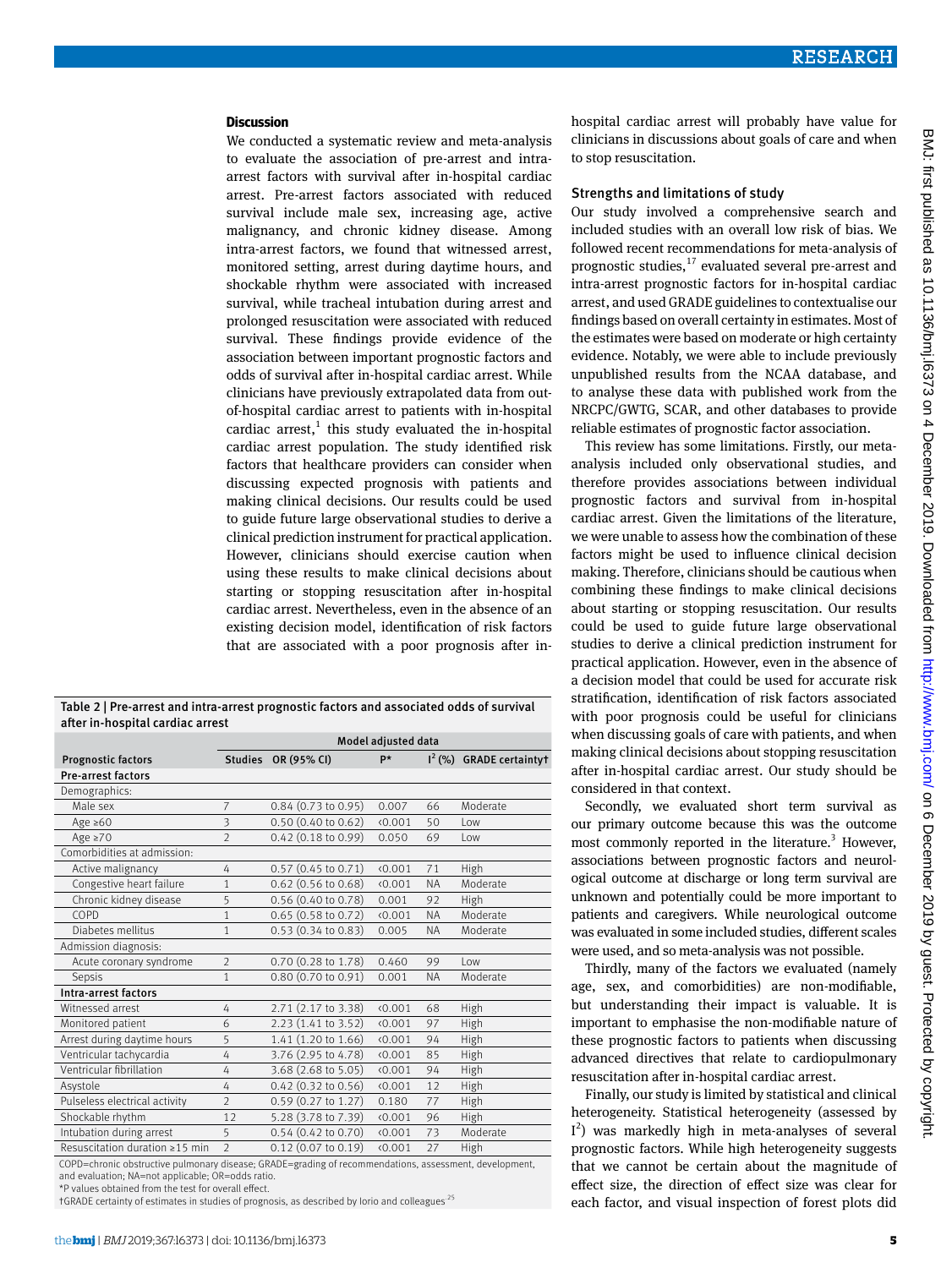| Study or<br>subgroup               | Log<br>(odds ratio)                                          | Standard<br>error | Odds ratio (IV,<br>random. 95% CI) | Weight<br>(%) | Odds ratio (IV,<br>random, 95% CI) |
|------------------------------------|--------------------------------------------------------------|-------------------|------------------------------------|---------------|------------------------------------|
| Male sex                           |                                                              |                   |                                    |               |                                    |
| Marwick 1991                       | $-0.14$                                                      | 0.40              |                                    | 2.6           | 0.87 (0.40 to 1.90)                |
| Brindley 2002                      | 0.22                                                         | 0.49              |                                    | 1.8           | 1.25 (0.48 to 3.29)                |
| Skrifvars 2007                     | $-0.16$                                                      | 0.18              |                                    | 10.5          | 0.85 (0.60 to 1.20)                |
| Shao 2016                          | $-0.51$                                                      | 0.15              |                                    | 13.4          | 0.60 (0.45 to 0.80)                |
| Chen 2016                          | $-1.11$                                                      | 0.36              |                                    | 3.2           | $0.33(0.16 \text{ to } 0.66)$      |
| Al-Dury 2017*                      | $-0.10$                                                      | 0.05              |                                    | 32.1          | 0.90 (0.83 to 0.99)                |
| <b>UK NCAA 2018</b>                | $-0.07$                                                      | 0.02              |                                    | 36.4          | 0.93 (0.89 to 0.97)                |
| Total (95% CI)                     |                                                              |                   |                                    |               | 100.0 0.84 (0.73 to 0.95)          |
|                                    | Test for heterogeneity: $\tau^2 = 0.01$ ; $\chi^2 = 17.72$ , |                   |                                    |               |                                    |
| df=6, P=0.007; l <sup>2</sup> =66% |                                                              |                   |                                    |               |                                    |
|                                    | Test for overall effect: Z=2.68, P=0.007                     |                   |                                    |               |                                    |
| Age                                |                                                              |                   |                                    |               |                                    |
| ≥60                                |                                                              |                   |                                    |               |                                    |
| Marwick 1991                       | $-0.55$                                                      | 0.39              |                                    | 7.1           | 0.58 (0.27 to 1.25)                |
| Shao 2016                          | $-0.51$                                                      | 0.15              |                                    | 30.3          | 0.60 (0.45 to 0.80)                |
| UK NCAA 2018 -0.79                 |                                                              | 0.02              |                                    | 62.6          | 0.45 (0.43 to 0.47)                |
| Subtotal (95% CI)                  |                                                              |                   |                                    |               | 100.0 0.50 (0.40 to 0.62)          |
|                                    | Test for heterogeneity: $\tau^2 = 0.02$ ; $\chi^2 = 3.97$ ,  |                   |                                    |               |                                    |
| df=2, P=0.14; l <sup>2</sup> =50%  |                                                              |                   |                                    |               |                                    |
|                                    | Test for overall effect: Z=6.21, P<0.001                     |                   |                                    |               |                                    |
| $\geq 70$                          |                                                              |                   |                                    |               |                                    |
| de Vos 1999                        | $-0.51$                                                      | 0.21              |                                    | 60.2          | 0.60 (0.40 to 0.90)                |
| Li 2018                            | $-1.41$                                                      | 0.46              |                                    | 39.8          | $0.24$ (0.10 to 0.60)              |
| Subtotal (95% CI)                  |                                                              |                   |                                    |               | 100.0 0.42 (0.18 to 0.99)          |
|                                    | Test for heterogeneity: $\tau^2 = 0.28$ ; $\chi^2 = 3.22$ ,  |                   |                                    |               |                                    |
| df=1, P=0.07; l <sup>2</sup> =69%  |                                                              |                   |                                    |               |                                    |
|                                    | Test for overall effect: Z=1.97, P=0.05                      |                   |                                    |               |                                    |
| <b>History of malignancy</b>       |                                                              |                   |                                    |               |                                    |
| Skrifvars 2007                     | $-0.46$                                                      | 0.29              |                                    | 11.9          | $0.63(0.36 \text{ to } 1.11)$      |
| Larkin 2010                        | $-0.66$                                                      | 0.06              |                                    | 43.0          | 0.52 (0.45 to 0.58)                |
| Ohlsson 2014                       | $-2.63$                                                      | 1.03              |                                    | 1.2           | 0.07 (0.01 to 0.54)                |
| Hessulf 2018*                      | $-0.45$                                                      | 0.06              |                                    | 43.9          | 0.64 (0.57 to 0.72)                |
| <b>Total (95% CI)</b>              |                                                              |                   |                                    |               | 100.0 0.57 (0.45 to 0.71)          |
|                                    | Test for heterogeneity: $\tau^2 = 0.03$ ; $\chi^2 = 10.35$ , |                   |                                    |               |                                    |
| df=3, P=0.02; $1^{2}$ =71%         |                                                              |                   |                                    |               |                                    |
|                                    | Test for overall effect: Z=4.96, P<0.001                     |                   |                                    |               |                                    |
|                                    | History of congestive heart failure                          |                   |                                    |               |                                    |
| Hessulf 2018*                      | $-0.48$                                                      | 0.05              |                                    |               | 100.0 0.62 (0.56 to 0.68)          |
| <b>Total (95% CI)</b>              |                                                              |                   |                                    |               | 100.0 0.62 (0.56 to 0.68)          |
|                                    | Test for heterogeneity: Not applicable                       |                   |                                    |               |                                    |
|                                    | Test for overall effect: Z=9.75, P<0.001                     |                   |                                    |               |                                    |
|                                    |                                                              |                   | 0.1<br>10<br>0.01<br>1             | 100           |                                    |

Fig 2 | Forest plots showing pre-arrest factors and associated odds of survival after in-hospital cardiac arrest. Factors shown are male sex, age, history of malignancy and congestive heart failure. \*30 day mortality

not reveal any important inconsistencies among included studies. Reliance upon the  $I^2$  statistic alone for quantifying the magnitude of heterogeneity in meta-analyses is problematic.<sup>78</sup> In our study, the high  $I<sup>2</sup>$  values were caused by a combination of several large national registry studies with small variability of effect estimates and smaller studies with larger variability. For this reason, the GRADE approach assesses statistical heterogeneity using a combination of factors, including  $I^2$ , but also overlap of point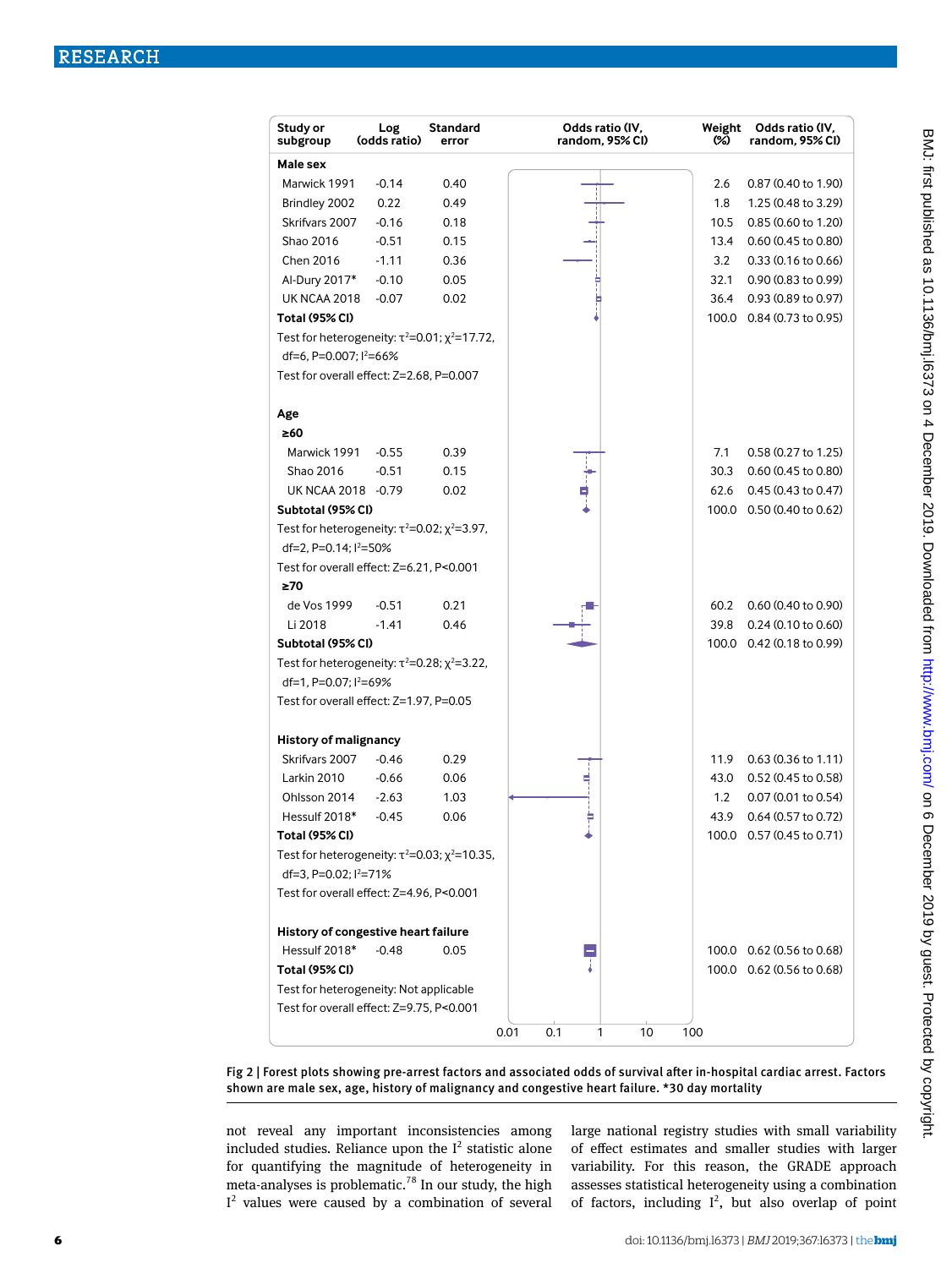| Study or<br>subgroup                                                               | Log<br>(odds ratio)                      | <b>Standard</b><br>error                                      | Odds ratio (IV,<br>random, 95% CI) | Weight<br>ශ | Odds ratio (IV,<br>random, 95% CI) |  |
|------------------------------------------------------------------------------------|------------------------------------------|---------------------------------------------------------------|------------------------------------|-------------|------------------------------------|--|
| History of chronic kidney disease                                                  |                                          |                                                               |                                    |             |                                    |  |
| de Vos 1999                                                                        | $-1.24$                                  | 0.52                                                          |                                    | 8.1         | 0.29 (0.10 to 0.80)                |  |
| Danciu 2004                                                                        | $-0.94$                                  | 0.43                                                          |                                    | 10.6        | 0.39 (0.17 to 0.91)                |  |
| Skrifvars 2007                                                                     | $-0.34$                                  | 0.29                                                          |                                    | 16.8        | 0.71 (0.40 to 1.27)                |  |
| Larkin 2010                                                                        | $-0.29$                                  | 0.05                                                          | $\blacksquare$                     | 32.3        | 0.75 (0.68 to 0.82)                |  |
| Hessulf 2018*                                                                      | $-0.73$                                  | 0.05                                                          |                                    | 32.3        | $0.48(0.44 \text{ to } 0.53)$      |  |
| <b>Total (95% CI)</b>                                                              |                                          |                                                               |                                    |             | 100.0 0.56 (0.40 to 0.78)          |  |
| Test for heterogeneity: $\tau^2 = 0.09$ ; $\chi^2 = 47.30$ ,                       |                                          |                                                               |                                    |             |                                    |  |
| df=4, P<0.001; l <sup>2</sup> =92%                                                 |                                          |                                                               |                                    |             |                                    |  |
|                                                                                    | Test for overall effect: Z=3.43, P<0.001 |                                                               |                                    |             |                                    |  |
| pulmonary disease                                                                  | History of chronic obstructive           |                                                               |                                    |             |                                    |  |
| Hessulf 2018*                                                                      | $-0.44$                                  | 0.06                                                          |                                    |             | 100.0 0.65 (0.58 to 0.72)          |  |
| <b>Total (95% CI)</b>                                                              |                                          |                                                               |                                    |             | 100.0 0.65 (0.58 to 0.72)          |  |
| Test for heterogeneity: Not applicable                                             |                                          |                                                               |                                    |             |                                    |  |
| Test for overall effect: Z=7.92, P<0.001                                           |                                          |                                                               |                                    |             |                                    |  |
|                                                                                    |                                          |                                                               |                                    |             |                                    |  |
|                                                                                    | <b>History of diabetes mellitus</b>      |                                                               |                                    |             |                                    |  |
| Skrifvars 2007                                                                     | $-0.63$                                  | 0.22                                                          |                                    |             | 100.0 0.53 (0.34 to 0.83)          |  |
| <b>Total (95% CI)</b>                                                              |                                          |                                                               |                                    |             | 100.0 0.53 (0.34 to 0.83)          |  |
| Test for heterogeneity: Not applicable                                             |                                          |                                                               |                                    |             |                                    |  |
| Test for overall effect: Z=2.81, P<0.001                                           |                                          |                                                               |                                    |             |                                    |  |
|                                                                                    | Diagnosis of acute coronary syndrome     |                                                               |                                    |             |                                    |  |
| Larkin 2010                                                                        | 0.12                                     | 0.04                                                          |                                    | 50.3        | 1.13 (1.04 to 1.23)                |  |
| Hessulf 2018*                                                                      | $-0.83$                                  | 0.08                                                          |                                    | 49.7        | 0.44 (0.37 to 0.51)                |  |
| <b>Total (95% CI)</b>                                                              |                                          |                                                               |                                    |             | 100.0 0.70 (0.28 to 1.78)          |  |
|                                                                                    |                                          | Test for heterogeneity: $\tau^2 = 0.45$ ; $\chi^2 = 106.10$ , |                                    |             |                                    |  |
| df=1, P<0.001; l <sup>2</sup> =99%                                                 |                                          |                                                               |                                    |             |                                    |  |
| Test for overall effect: Z=0.74, P=0.46                                            |                                          |                                                               |                                    |             |                                    |  |
|                                                                                    |                                          |                                                               |                                    |             |                                    |  |
| <b>Diagnosis of sepsis</b><br>Larkin 2010                                          | $-0.23$                                  | 0.07                                                          |                                    |             | 100.0 0.80 (0.70 to 0.91)          |  |
| <b>Total (95% CI)</b>                                                              |                                          |                                                               |                                    |             | 100.0 0.80 (0.70 to 0.91)          |  |
|                                                                                    |                                          |                                                               |                                    |             |                                    |  |
| Test for heterogeneity: Not applicable<br>Test for overall effect: Z=3.27, P<0.001 |                                          |                                                               |                                    |             |                                    |  |
|                                                                                    |                                          |                                                               |                                    |             |                                    |  |
|                                                                                    |                                          |                                                               | 0.01<br>0.1<br>1<br>10             | 100         |                                    |  |

Fig 3 | Forest plots showing pre-arrest factors and associated odds of survival after in-hospital cardiac arrest. Factors shown are history of chronic kidney disease, chronic obstructive pulmonary disease, and diabetes mellitus, and diagnosis of acute coronary syndrome and sepsis. \*30 day mortality

estimates and overlap of 95% confidence intervals.<sup>79</sup> After we evaluated all these measures of statistical heterogeneity, we felt it was appropriate to present the meta-analyses despite the high  $I^2$  values.

There is also clinical heterogeneity among studies with regard to some of the prognostic factors (for example, "monitoring" was referred to as continuous telemetry in some studies, while in others it included telemetry in addition to pulse oximetry). However, it is more likely that unknown confounders could have influenced the point estimates for individual studies. Furthermore, the clinical relevance of this heterogeneity is unknown. For example, the difference between telemetry alone versus telemetry and pulse oximetry might not be shown to be clinically significant. These sources of heterogeneity should be taken into account when the study results are evaluated.

#### Patient and public involvement

The patients involved in reviewing this study indicated that the study was of great importance to them and that identifying prognostic factors associated with outcome from in-hospital cardiac arrest was directly relevant to their care. All patients stated that, before reviewing the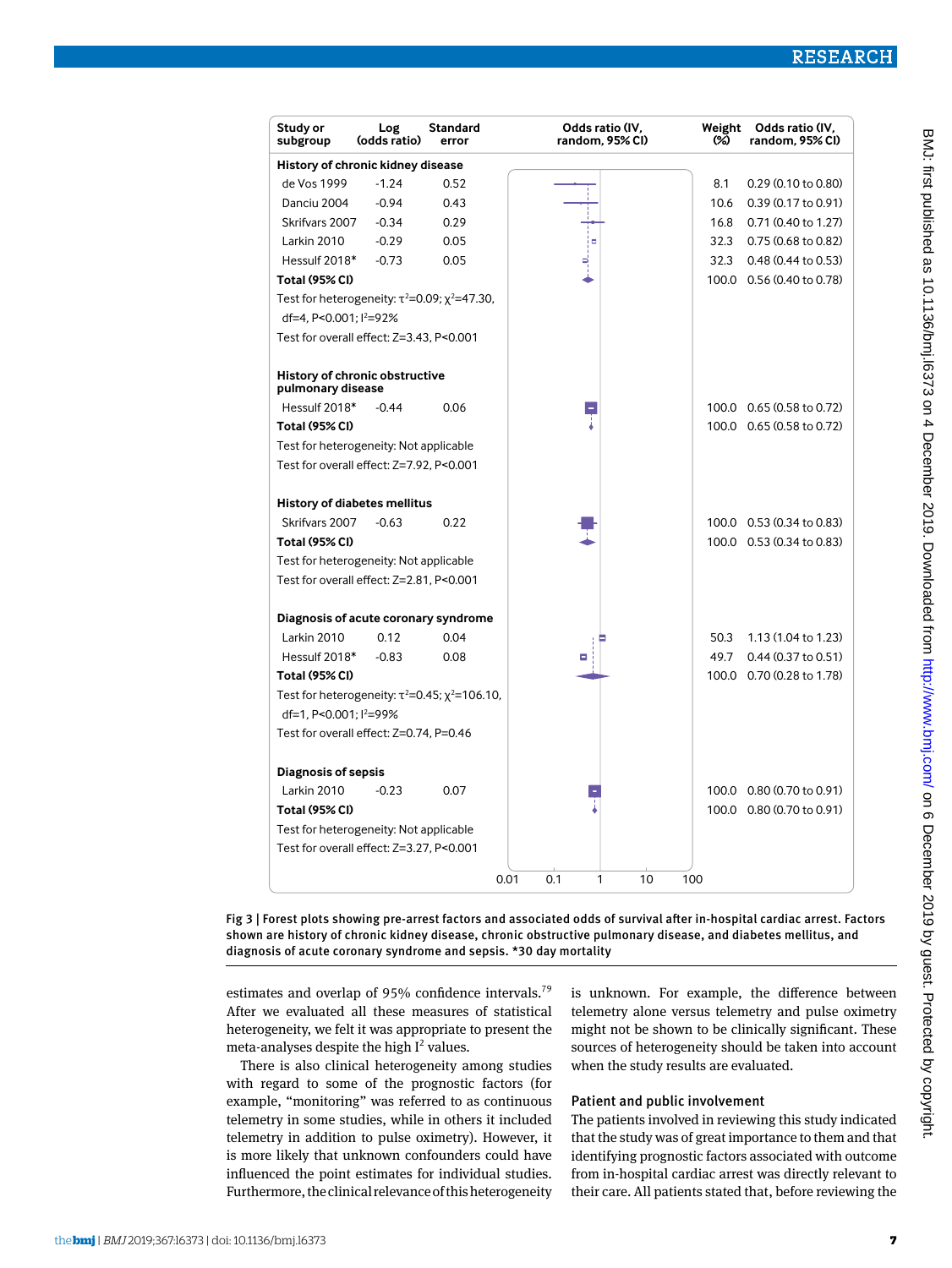| Study or<br>subgroup                                          | Log<br>(odds ratio) | <b>Standard</b><br>error | Odds ratio (IV,<br>random, 95% CI) | Weight<br>Odds ratio (IV,<br>ശ<br>random, 95% CI) |
|---------------------------------------------------------------|---------------------|--------------------------|------------------------------------|---------------------------------------------------|
| Witnessed arrest                                              |                     |                          |                                    |                                                   |
| Skrifvars 2007                                                | 1.84                | 0.45                     |                                    | 5.6<br>6.33 (2.60 to 15.40)                       |
| Brady 2011                                                    | 0.83                | 0.06                     |                                    | 42.2<br>2.30 (2.03 to 2.60)                       |
| Cleverley 2013                                                | 0.98                | 0.28                     |                                    | 2.67 (1.53 to 4.67)<br>12.0                       |
| Hessulf 2018*                                                 | 1.05                | 0.07                     |                                    | 40.2<br>2.87 (2.48 to 3.32)                       |
| <b>Total (95% CI)</b>                                         |                     |                          |                                    | 2.71 (2.17 to 3.38)<br>100.0                      |
| Test for heterogeneity: $\tau^2 = 0.03$ ; $\chi^2 = 9.28$ ,   |                     |                          |                                    |                                                   |
| df=3, P=0.03; l <sup>2</sup> =68%                             |                     |                          |                                    |                                                   |
| Test for overall effect: Z=8.75, P<0.001                      |                     |                          |                                    |                                                   |
| <b>Monitored patient</b>                                      |                     |                          |                                    |                                                   |
| Zoch 2000                                                     | 0.58                | 0.21                     |                                    | 1.79 (1.18 to 2.73)<br>20.4                       |
| Peberdy 2008                                                  | 0.12                | 0.03                     |                                    | 1.13 (1.07 to 1.19)<br>24.6                       |
| Chan 2013                                                     | 2.33                | 1.18                     |                                    | 3.3 10.26 (1.01 to 104.43)                        |
| Cleverley 2013                                                | 2.12                | 0.54                     |                                    | 10.5 8.36 (2.88 to 24.33)                         |
| Ohlsson 2014                                                  | 0.97                | 0.33                     |                                    | 16.6<br>2.64 (1.39 to 5.00)                       |
| Hessulf 2018*                                                 | 0.78                | 0.05                     |                                    | 2.18 (1.99 to 2.38)<br>24.5                       |
| <b>Total (95% CI)</b>                                         |                     |                          |                                    | 100.0 2.23 (1.41 to 3.52)                         |
| Test for heterogeneity: $\tau^2 = 0.22$ ; $\chi^2 = 173.18$ , |                     |                          |                                    |                                                   |
| df=5, P<0.001; l <sup>2</sup> =97%                            |                     |                          |                                    |                                                   |
| Test for overall effect: Z=3.44, P<0.001                      |                     |                          |                                    |                                                   |
| Arrest during daytime hours                                   |                     |                          |                                    |                                                   |
| Brindley 2002                                                 | 0.53                | 0.53                     |                                    | 2.2<br>1.70 (0.60 to 4.80)                        |
| Skrifvars 2007                                                | 0.43                | 0.18                     |                                    | 12.3<br>1.53 (1.08 to 2.18)                       |
| Peberdy 2008                                                  | 0.16                | 0.02                     |                                    | 28.9<br>1.18 (1.12 to 1.23)                       |
| Hessulf 2018*                                                 | 0.41                | 0.04                     | þ                                  | 1.51 (1.39 to 1.64)<br>27.5                       |
| <b>UK NCAA 2018</b>                                           | 0.41                | 0.02                     | Þ                                  | 29.1<br>1.51 (1.45 to 1.57)                       |
| <b>Total (95% CI)</b>                                         |                     |                          |                                    | 1.41 (1.20 to 1.66)<br>100.0                      |
| Test for heterogeneity: $\tau^2 = 0.02$ ; $\chi^2 = 68.43$ ,  |                     |                          |                                    |                                                   |
| df=4, P<0.001; l <sup>2</sup> =94%                            |                     |                          |                                    |                                                   |
| Test for overall effect: Z=4.19, P<0.001                      |                     | 0.01                     | 0.1<br>10<br>1                     | 100                                               |

Fig 4 | Forest plots showing intra-arrest factors and associated odds of survival after in-hospital cardiac arrest. Factors shown are witnessed arrest, monitored patient, and arrest during daytime hours. \*30 day mortality

study, they had minimal knowledge of outcomes after in-hospital cardiac arrest, and were surprised to learn that overall outcomes were poor. They stated that the findings of this study allowed them to contextualise the likelihood of survival after in-hospital cardiac arrest, and that they would consider these results in their own decisions about cardiopulmonary resuscitation. One patient stated that neurological outcome was of particular importance, and that future research should prioritise neurological outcome as the primary outcome after in-hospital cardiac arrest.

#### Comparison with other studies

While pre-arrest factors are typically patient specific and non-modifiable, they show important associations that could help when considering expected prognosis and risk stratification. We found moderate certainty evidence that male sex was associated with reduced odds of survival after in-hospital cardiac arrest. Existing literature on out-of-hospital cardiac arrest has investigated the association between patient sex and survival, and found improved survival among female patients $^{80}$ ; however the explanation for this finding is unclear. Female patients might benefit from specific hormones (namely oestrogen) and the effect of these hormones on their cardiovascular risk profile.<sup>81 82</sup> Coronary occlusion in women is associated with stronger vagal activation, and therefore reduced potential for dysrhythmic events and decreased oxygen consumption. $83$  Our study suggests that this difference between sexes for out-of-hospital cardiac arrest extends to in-hospital cardiac arrest, but the underlying mechanisms remain unclear.

We found that increasing age and prevalence of certain comorbidities (malignancy and chronic kidney disease) were associated with reduced odds of survival after in-hospital cardiac arrest. Hirlekar and colleagues showed the association between increasing age and mortality from in-hospital cardiac arrest in the SCAR database.<sup>84</sup> In addition to the higher prevalence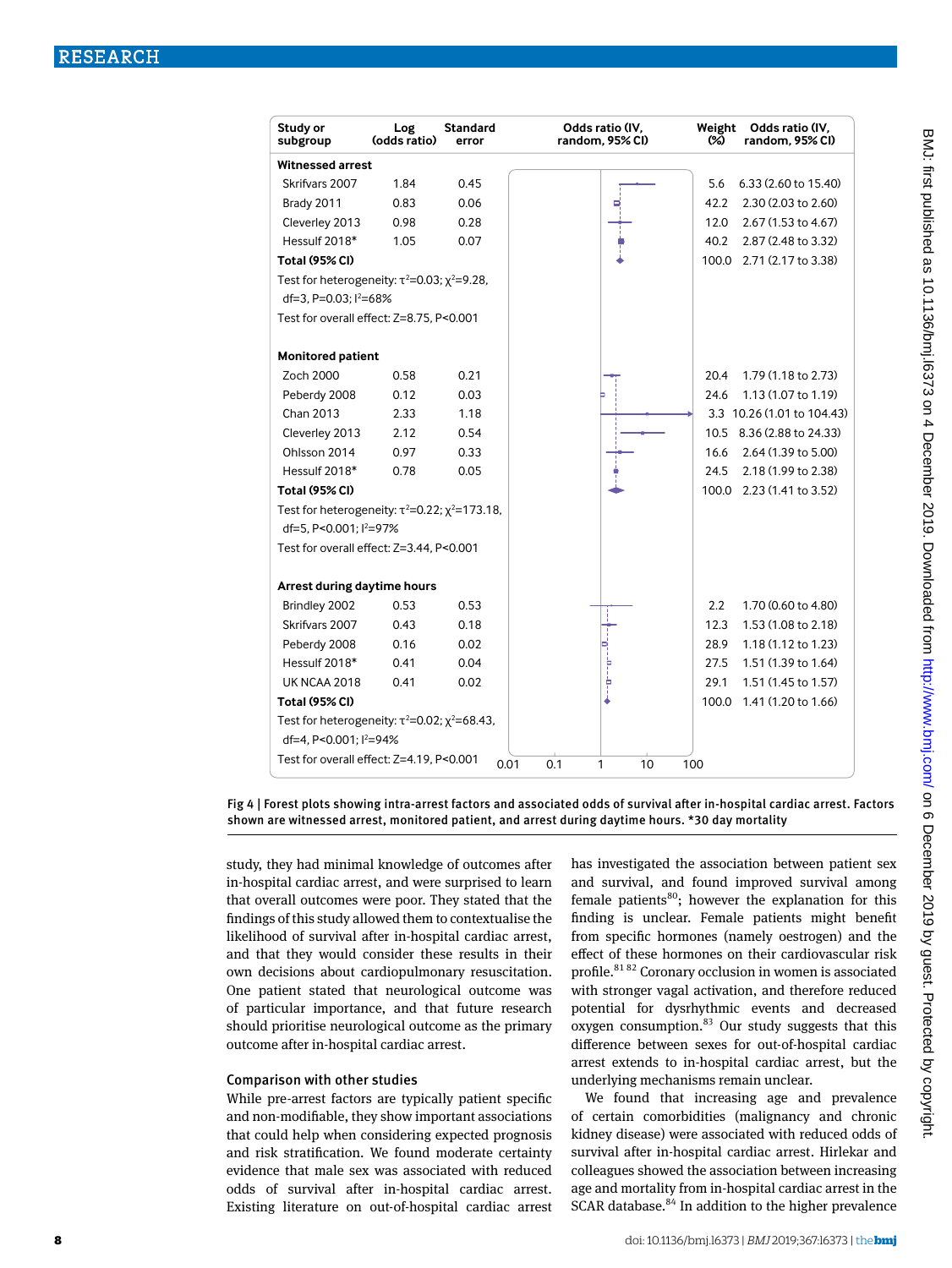of comorbidities in this population, older patients undergo less aggressive intervention, and survival from in-hospital cardiac arrest appears to decrease in a dose-response manner.<sup>85</sup> We also found that patients with active cancer had lower associated survival from in-hospital cardiac arrest. The GWTG registry found that approximately 14% of patients in their cohort had advanced cancer, and that survival was markedly lower in this population even after taking into account resuscitation performance and patient directed limits in care.<sup>86</sup> Increasing age and comorbidity burden are related to frailty, which describes a state of physiological decline and vulnerability. $87$  Future research should aim to investigate the association between frailty and outcomes after in-hospital cardiac arrest to help clinicians make a more accurate prognosis for patients admitted to hospital.<sup>88</sup>

While all of these pre-arrest factors are nonmodifiable, discussing them with patients could be valuable when considering the inclusion of cardiopulmonary resuscitation in goals of care. Nonmodifiable risk factors are particularly important because providing preventative care before in-hospital cardiac arrest or critical care after cardiac arrest will probably not alter patient outcome.<sup>89 90</sup> Therefore, clinicians can talk with patients about these individual prognostic factors and poor survival after in-hospital cardiac arrest, even in the absence of a clinical decision

| Study or<br>subgroup                                                      | Log<br>(odds ratio) | <b>Standard</b><br>error | Odds ratio (IV,<br>random, 95% CI) | Weight<br>Odds ratio (IV,<br>ශ<br>random, 95% CI) |
|---------------------------------------------------------------------------|---------------------|--------------------------|------------------------------------|---------------------------------------------------|
| Initial shockable rhythm                                                  |                     |                          |                                    |                                                   |
| de Vos 1999                                                               | 2.40                | 0.51                     |                                    | 5.8<br>11.03 (4.10 to 29.70)                      |
| <b>Doig 2000</b>                                                          | 2.85                | 0.38                     |                                    | 7.4<br>17.33 (8.17 to 36.77)                      |
| Danciu 2004                                                               | 1.38                | 0.49                     |                                    | 3.98 (1.53 to 10.33)<br>6.0                       |
| Skrifvars 2007                                                            | 1.58                | 0.16                     |                                    | 4.87 (3.53 to 6.73)<br>10.6                       |
| Meaney 2010                                                               | 0.85                | 0.06                     |                                    | 2.33 (2.09 to 2.60)<br>11.6                       |
| Chan 2013                                                                 | 2.70                | 0.65                     |                                    | 14.95 (4.18 to 53.45)<br>4.3                      |
| Ohlsson 2014                                                              | 2.29                | 0.34                     |                                    | 9.86 (5.08 to 19.12)<br>8.0                       |
| Chen 2016                                                                 | 0.69                | 0.41                     |                                    | 7.0<br>1.98 (0.89 to 4.44)                        |
| Shao 2016                                                                 | 1.70                | 0.18                     |                                    | 5.46 (3.82 to 7.80)<br>10.3                       |
| <b>UK NCAA 2018</b>                                                       | 1.71                | 0.02                     |                                    | 11.7<br>5.55 (5.32 to 5.79)                       |
| Hessulf 2018*                                                             | 1.11                | 0.06                     |                                    | 3.05 (2.69 to 3.45)<br>11.5                       |
| Li 2018                                                                   | 1.97                | 0.51                     |                                    | 5.8<br>7.19 (2.67 to 19.37)                       |
| <b>Total (95% CI)</b>                                                     |                     |                          |                                    | 5.28 (3.78 to 7.39)<br>100.0                      |
| Test for heterogeneity: $\tau^2 = 0.25$ ; $\chi^2 = 291.85$ ,             |                     |                          |                                    |                                                   |
| df=11, P<0.001; l <sup>2</sup> =96%                                       |                     |                          |                                    |                                                   |
| Test for overall effect: Z=9.74, P<0.001                                  |                     |                          |                                    |                                                   |
|                                                                           |                     |                          |                                    |                                                   |
| Intubation during resuscitation                                           |                     |                          |                                    |                                                   |
| Marwick 1991                                                              | $-0.89$             | 0.39                     |                                    | 8.6<br>0.41 (0.19 to 0.89)                        |
| Bialecki 1995                                                             | $-2.15$             | 0.68                     |                                    | 3.3<br>0.12 (0.03 to 0.44)                        |
| Dumot 2001                                                                | $-2.06$             | 0.59                     |                                    | 4.2<br>0.13 (0.04 to 0.41)                        |
| Larkin 2010                                                               | $-0.44$             | 0.07                     |                                    | 0.64 (0.57 to 0.73)<br>41.1                       |
| Hessulf 2018*                                                             | $-0.46$             | 0.05                     |                                    | 0.63 (0.57 to 0.70)<br>42.8                       |
| <b>Total (95% CI)</b>                                                     |                     |                          |                                    | 0.54 (0.42 to 0.70)<br>100.0                      |
| Test for heterogeneity: $\tau^2 = 0.04$ ; $\chi^2 = 14.66$ ,              |                     |                          |                                    |                                                   |
| df=4, P=0.005; l <sup>2</sup> =73%                                        |                     |                          |                                    |                                                   |
| Test for overall effect: Z=4.79, P<0.001                                  |                     |                          |                                    |                                                   |
| Duration of resuscitation > 15 minutes                                    |                     |                          |                                    |                                                   |
| Bialecki 1995                                                             | $-2.76$             | 0.61                     |                                    | 13.8<br>$0.06$ (0.02 to 0.21)                     |
| <b>UK NCAA 2018</b>                                                       | $-2.05$             | 0.03                     |                                    | 86.2<br>0.13 (0.12 to 0.14)                       |
| <b>Total (95% CI)</b>                                                     |                     |                          |                                    | 100.0 0.12 (0.07 to 0.19)                         |
| Test for heterogeneity: $\tau^2 = 0.07$ ; $\chi^2 = 1.37$ ,               |                     |                          |                                    |                                                   |
| df=1, P=0.24; l <sup>2</sup> =27%                                         |                     |                          |                                    |                                                   |
| Test for overall effect: Z=8.65, P<0.001<br>0.01<br>0.1<br>1<br>10<br>100 |                     |                          |                                    |                                                   |

Fig 5 | Forest plots showing intra-arrest factors and associated odds of survival after in-hospital cardiac arrest. Factors shown are initial shockable rhythm, intubation during resuscitation, and duration of resuscitation longer than 15 minutes. \*30 day mortality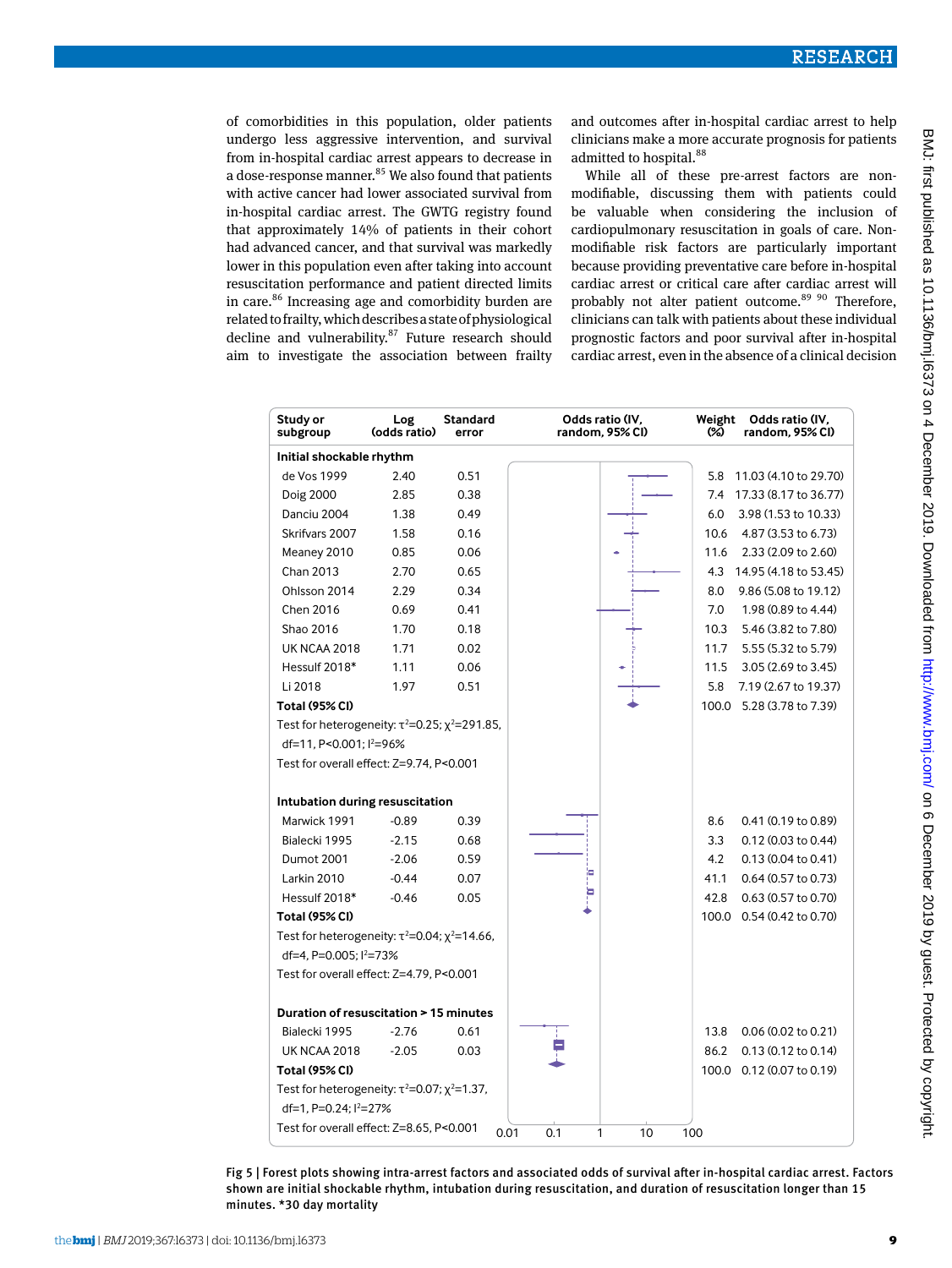model. Patients often have a poor understanding of outcome after in-hospital cardiac arrest, and this can be influenced by popular media. $11$  However, patients (particularly older patients) have found it helpful when clinicians provide statistics associated with poor survival after in-hospital cardiac arrest; when presented with such data, patients are more likely to decide against cardiopulmonary resuscitation.<sup>91</sup> This view was also prevalent in the feedback provided by patients who reviewed our study, even though clinicians might not be surprised by our results. Therefore, our findings about pre-arrest prognostic factors could be helpful when clinicians discuss goals of care with patients.

We investigated intra-arrest factors to further our understanding about variables that influence prognosis after in-hospital cardiac arrest. We found high certainty evidence that patients who had inhospital cardiac arrest in a monitored setting (that is, with telemetry) had increased odds of survival. This is not only because of immediate recognition, but also potentially because patients on continuous telemetry are more likely to have advanced haemodynamic monitoring devices in place.<sup>3</sup> Witnessed arrest was also associated with improved survival after in-hospital cardiac arrest compared with unwitnessed arrest, also based on high certainty evidence. This finding has been consistently reported in the literature related to out-of-hospital cardiac arrest, $92$  and probably reflects reduced latency to cardiopulmonary resuscitation. Interestingly, we also found that in-hospital cardiac arrest during daytime hours was associated with improved survival. Hospital staffing (physicians, nurses, and allied health workers) is reduced at night time and during weekends, and these time periods have been associated with increased mortality.<sup>93 94</sup>

Other important intra-arrest variables were found to be associated with survival. Unsurprisingly, we found high certainty evidence that initial rhythm was associated with outcome after in-hospital cardiac arrest. Shockable rhythms (ventricular fibrillation or ventricular tachycardia) were associated with higher odds of survival because they are more likely to accompany a primary cardiac cause, and because of the effectiveness of early defibrillation. In the outof-hospital cardiac arrest literature, survival from a shockable rhythm greatly exceeds survival after pulseless electrical activity or asystole<sup>75 95</sup>; our results for in-hospital cardiac arrest also show this trend. We found that prolonged duration of resuscitation  $(≥15$ minutes) was associated with reduced survival after inhospital cardiac arrest. As the duration of resuscitation increases, the likelihood of response to cardiac arrest interventions decreases, and the prolonged ischaemic time will probably result in irreversible organ dysfunction, even if return of spontaneous circulation is eventually achieved.<sup>2</sup>

Finally, we found that tracheal intubation during in-hospital cardiac arrest was associated with lower odds of survival, although this finding was based on moderate certainty evidence. This was the only

potentially modifiable prognostic factor that was found. This association might be because of "resuscitation time bias," because prolonged resuscitation could be associated with an increased number of interventions and worse outcome.<sup>96</sup> However, this same finding was reported in a large cohort study that controlled for duration of resuscitation.<sup>48</sup> Additionally, two recent randomised trials in patients with out-of-hospital cardiac arrest found that insertion of supraglottic airway devices resulted in at least comparable, if not superior, survival and neurological outcome as tracheal intubation.97 98 Future randomised trials on tracheal intubation during in-hospital cardiac arrest might provide more data on the optimal airway management strategy during in-hospital cardiac arrest.

#### Conclusions and policy implications

We evaluated pre-arrest and intra-arrest factors associated with survival after in-hospital cardiac arrest. Of the pre-arrest factors, male sex, increasing age, active malignancy, and chronic kidney disease were associated with reduced survival. Of the intraarrest factors, witnessed arrest, monitored setting, cardiac arrest during daytime hours, and shockable rhythm were associated with increased survival, while tracheal intubation and prolonged resuscitation were associated with reduced survival. These findings provide evidence of associations between important prognostic factors and survival after in-hospital cardiac arrest.

AUTHOR AFFILIATIONS<br><sup>1</sup>Division of Critical Care, Department of Medicine, University of Ottawa, Ottawa, ON, Canada

2 Department of Emergency Medicine, University of Ottawa, Ottawa, ON, Canada

<sup>3</sup> School of Epidemiology and Public Health, University of Ottawa, Ottawa, ON, Canada

4 Department of Surgery, University of Ottawa, Ottawa, ON, Canada 5 Clinical Epidemiology Program, Ottawa Hospital Research Institute, Ottawa, ON, Canada

6 Division of Critical Care, Department of Medicine, McMaster University, Hamilton, ON, Canada

<sup>7</sup> Department of Health Research Methods, Evidence, and Impact, McMaster University, Hamilton, ON, Canada

8 Intensive Care National Audit and Research Centre, London, UK <sup>9</sup> Department of Anaesthesia and Intensive Care Medicine, Royal United Hospital, Bath, UK

 $^{10}$ Warwick Clinical Trials Unit, University of Warwick, Coventry, UK

11Department of Anesthesiology and Pain Medicine, University of Ottawa, Ottawa, ON, Canada

12Department of Medicine, McMaster University, Hamilton, ON, Canada

The authors wish to thank Maxime Le, Susan Rich, and other patient representatives (wishing to remain anonymous) who reviewed our study and provided critical feedback and patient perspectives on its findings.

Contributors: SMF, AT, and JJP conceived the study idea. SMF, AT, WC, BR, and IIP coordinated the systematic review. SMF and AT designed the search strategy. SMF and AT screened abstracts and full texts. SMF, AT, and WC acquired the data and judged risk of bias in the studies. KMR, DAH, and JPN provided original data. WC performed the data analyses. BR and GHG created the GRADE evidence profiles. SMF, AT, WC, BR, MT, CV, KMR, DAH, JPN, KK, DIM, GHG, and JJP interpreted the data analysis and critically revised the manuscript. All authors have had the opportunity to review the final manuscript, and provided their permission to publish the manuscript. All authors agree to take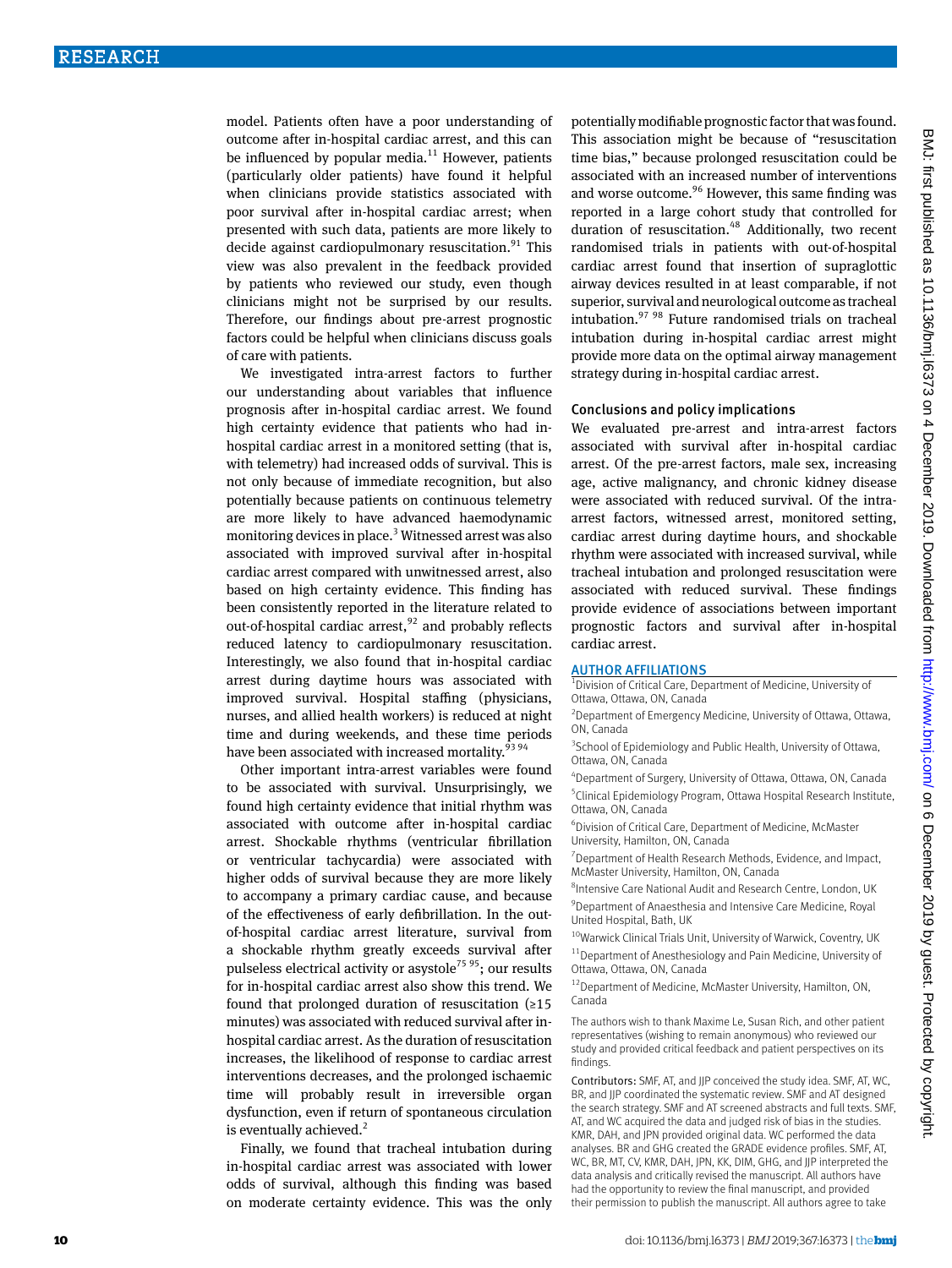responsibility for the work. AT and WC contributed equally. SMF is guarantor. The corresponding author attests that all listed authors meet authorship criteria, and that no others meeting the criteria have been omitted.

#### Funding: None received.

Competing interests: All authors have completed the ICMJE uniform disclosure form at [www.icmje.org/coi\\_disclosure.pdf](http://www.icmje.org/coi_disclosure.pdf) and declare: no support from any organisation for the submitted work; no financial relationships with any organisations that might have an interest in the submitted work in the previous three years; no other relationships or activities that could appear to have influenced the submitted work.

#### Ethical approval: Not applicable.

Data sharing: The study protocol was registered with PROSPERO (CRD42018104795). For individual study data, please see online supplement.

The lead author (SMF) affirms that the manuscript is an honest, accurate, and transparent account of the study being reported; that no important aspects of the study have been omitted; and that any discrepancies from the study as planned have been explained.

This is an Open Access article distributed in accordance with the Creative Commons Attribution Non Commercial (CC BY-NC 4.0) license, which permits others to distribute, remix, adapt, build upon this work non-commercially, and license their derivative works on different terms, provided the original work is properly cited and the use is noncommercial. See: [http://creativecommons.org/licenses/by-nc/4.0/.](http://creativecommons.org/licenses/by-nc/4.0/)

- 1 Andersen LW, Holmberg MJ, Berg KM, Donnino MW, Granfeldt A. In-hospital cardiac arrest: a review. *JAMA* 2019;321:1200-10. doi:10.1001/jama.2019.1696
- 2 Morrison LJ, Neumar RW, Zimmerman JL, et al, American Heart Association Emergency Cardiovascular Care Committee, Council on Cardiopulmonary, Critical Care, Perioperative and Resuscitation, Council on Cardiovascular and Stroke Nursing, Council on Clinical Cardiology, and Council on P. Strategies for improving survival after in-hospital cardiac arrest in the United States: 2013 consensus recommendations: a consensus statement from the American Heart Association. *Circulation* 2013;127:1538-63. doi:10.1161/ CIR.0b013e31828b2770
- 3 Moskowitz A, Holmberg MJ, Donnino MW, Berg KM. In-hospital cardiac arrest: are we overlooking a key distinction?*Curr Opin Crit Care* 2018;24:151-7. doi:10.1097/MCC.0000000000000505
- 4 Hodgetts TJ, Kenward G, Vlackonikolis I, et al. Incidence, location and reasons for avoidable in-hospital cardiac arrest in a district general hospital. *Resuscitation* 2002;54:115-23. doi:10.1016/S0300- 9572(02)00098-9
- 5 Sandroni C, Nolan J, Cavallaro F, Antonelli M. In-hospital cardiac arrest: incidence, prognosis and possible measures to improve survival. *Intensive Care Med* 2007;33:237-45. doi:10.1007/ s00134-006-0326-z
- 6 Nolan JP, Ferrando P, Soar J, et al. Increasing survival after admission to UK critical care units following cardiopulmonary resuscitation. *Crit Care* 2016;20:219. doi:10.1186/s13054-016-1390-6
- 7 Zhu A, Zhang J. Meta-analysis of outcomes of the 2005 and 2010 cardiopulmonary resuscitation guidelines for adults with in-hospital cardiac arrest. *Am J Emerg Med* 2016;34:1133-9. doi:10.1016/j. ajem.2016.03.008
- 8 Schluep M, Gravesteijn BY, Stolker RJ, Endeman H, Hoeks SE. Oneyear survival after in-hospital cardiac arrest: a systematic review and meta-analysis. *Resuscitation* 2018;132:90-100. doi:10.1016/j. resuscitation.2018.09.001
- 9 Barry MJ, Edgman-Levitan S. Shared decision making—pinnacle of patient-centered care. *N Engl J Med* 2012;366:780-1. doi:10.1056/ NFIMp1109283
- 10 Mentzelopoulos SD, Slowther AM, Fritz Z, et al. Ethical challenges in resuscitation. *Intensive Care Med* 2018;44:703-16. doi:10.1007/ s00134-018-5202-0
- 11 Diem SJ, Lantos JD, Tulsky JA. Cardiopulmonary resuscitation on television. Miracles and misinformation. *N Engl J Med* 1996;334:1578-82. doi:10.1056/NEJM199606133342406
- 12 Tulsky JA, Chesney MA, Lo B. How do medical residents discuss resuscitation with patients?*J Gen Intern Med* 1995;10:436-42. doi:10.1007/BF02599915
- 13 Hemingway H, Croft P, Perel P, et al, PROGRESS Group. Prognosis research strategy (PROGRESS) 1: a framework for researching clinical outcomes. *BMJ* 2013;346:e5595. doi:10.1136/bmj.e5595
- 14 Riley RD, Hayden JA, Steyerberg EW, et al, PROGRESS Group. Prognosis Research Strategy (PROGRESS) 2: prognostic factor research. *PLoS Med* 2013;10:e1001380. doi:10.1371/journal. pmed.1001380
- 15 Steyerberg EW, Moons KG, van der Windt DA, et al, PROGRESS Group. Prognosis Research Strategy (PROGRESS) 3: prognostic model

research. *PLoS Med* 2013;10:e1001381. doi:10.1371/journal. pmed.1001381

- 16 Hingorani AD, Windt DA, Riley RD, et al, PROGRESS Group. Prognosis research strategy (PROGRESS) 4: stratified medicine research. *BMJ* 2013;346:e5793. doi:10.1136/bmj.e5793
- 17 Riley RD, Moons KGM, Snell KIE, et al. A guide to systematic review and meta-analysis of prognostic factor studies. *BMJ* 2019;364:k4597. doi:10.1136/bmj.k4597
- 18 Moons KG, de Groot JA, Bouwmeester W, et al. Critical appraisal and data extraction for systematic reviews of prediction modelling studies: the CHARMS checklist. *PLoS Med* 2014;11:e1001744. doi:10.1371/journal.pmed.1001744
- 19 Sampson M, Shojania KG, McGowan J, et al. Surveillance search techniques identified the need to update systematic reviews. *J Clin Epidemiol* 2008;61:755-62. doi:10.1016/j. jclinepi.2007.10.003
- 20 Hayden JA, van der Windt DA, Cartwright JL, Côté P, Bombardier C. Assessing bias in studies of prognostic factors. *Ann Intern Med* 2013;158:280-6. doi:10.7326/0003-4819-158-4- 201302190-00009
- 21 Nolan JP, Soar J, Smith GB, et al, National Cardiac Arrest Audit. Incidence and outcome of in-hospital cardiac arrest in the United Kingdom National Cardiac Arrest Audit. *Resuscitation* 2014;85:987- 92. doi:10.1016/j.resuscitation.2014.04.002
- 22 Harrison DA, Patel K, Nixon E, et al, National Cardiac Arrest Audit. Development and validation of risk models to predict outcomes following in-hospital cardiac arrest attended by a hospitalbased resuscitation team. *Resuscitation* 2014;85:993-1000. doi:10.1016/j.resuscitation.2014.05.004
- 23 Robinson EJ, Smith GB, Power GS, et al. Risk-adjusted survival for adults following in-hospital cardiac arrest by day of week and time of day: observational cohort study. *BMJ Qual Saf* 2016;25:832-41. doi:10.1136/bmjqs-2015-004223
- 24 DerSimonian R, Laird N. Meta-analysis in clinical trials. *Control Clin Trials* 1986;7:177-88. doi:10.1016/0197-2456(86)90046-2
- 25 Iorio A, Spencer FA, Falavigna M, et al. Use of GRADE for assessment of evidence about prognosis: rating confidence in estimates of event rates in broad categories of patients. *BMJ* 2015;350:h870. doi:10.1136/bmj.h870
- 26 Al-Dury N, Rawshani A, Israelsson J, et al. Characteristics and outcome among 14,933 adult cases of in-hospital cardiac arrest: a nationwide study with the emphasis on gender and age. *Am J Emerg Med* 2017;35:1839-44. doi:10.1016/j.ajem.2017.06.012
- 27 Ballew KA, Philbrick JT, Caven DE, Schorling JB. Predictors of survival following in-hospital cardiopulmonary resuscitation. A moving target. *Arch Intern Med* 1994;154:2426-32. doi:10.1001/ archinte.1994.00420210060007
- 28 Bialecki L, Woodward RS. Predicting death after CPR. Experience at a nonteaching community hospital with a full-time critical care staff. *Chest* 1995;108:1009-17. doi:10.1378/chest.108.4.1009
- 29 Brady WJ, Gurka KK, Mehring B, Peberdy MA, O'Connor RE, American Heart Association's Get with the Guidelines (formerly, NRCPR) Investigators. In-hospital cardiac arrest: impact of monitoring and witnessed event on patient survival and neurologic status at hospital discharge. *Resuscitation* 2011;82:845-52. doi:10.1016/j. resuscitation.2011.02.028
- 30 Brindley PG, Markland DM, Mayers I, Kutsogiannis DJ. Predictors of survival following in-hospital adult cardiopulmonary resuscitation. *CMAJ* 2002;167:343-8.
- 31 Chan JC, Wong TW, Graham CA. Factors associated with survival after in-hospital cardiac arrest in Hong Kong. *Am J Emerg Med* 2013;31:883-5. doi:10.1016/j.ajem.2013.02.005
- 32 Chen CT, Chiu PC, Tang CY, et al. Prognostic factors for survival outcome after in-hospital cardiac arrest: an observational study of the oriental population in Taiwan. *J Chin Med Assoc* 2016;79:11-6. doi:10.1016/j.jcma.2015.07.011
- 33 Cleverley K, Mousavi N, Stronger L, et al. The impact of telemetry on survival of in-hospital cardiac arrests in non-critical care patients. *Resuscitation* 2013;84:878-82. doi:10.1016/j. resuscitation.2013.01.038
- 34 Danciu SC, Klein L, Hosseini MM, Ibrahim L, Coyle BW, Kehoe RF. A predictive model for survival after in-hospital cardiopulmonary arrest. *Resuscitation* 2004;62:35-42. doi:10.1016/j. resuscitation.2004.01.035
- 35 de Vos R, Koster RW, De Haan RJ, Oosting H, van der Wouw PA, Lampe-Schoenmaeckers AJ. In-hospital cardiopulmonary resuscitation: prearrest morbidity and outcome. *Arch Intern Med* 1999;159:845-50. doi:10.1001/archinte.159.8.845
- 36 Doig CJ, Boiteau PJ, Sandham JD. A 2-year prospective cohort study of cardiac resuscitation in a major Canadian hospital. *Clin Invest Med* 2000;23:132-43.
- 37 Dumot JA, Burval DJ, Sprung J, et al. Outcome of adult cardiopulmonary resuscitations at a tertiary referral center including results of "limited" resuscitations. *Arch Intern Med* 2001;161:1751- 8. doi:10.1001/archinte.161.14.1751

BMJ: first published as 10.1136/bmj.16373 on 4 December 2019. Downloaded from http://www.bmj.com/ on 6 December 2019 by guest. Protected by copyright BMJ: first published as 10.1136/bmj.l6373 on 4 December 2019. Downloaded from <http://www.bmj.com/> on 6 December 2019 by guest. Protected by copyright.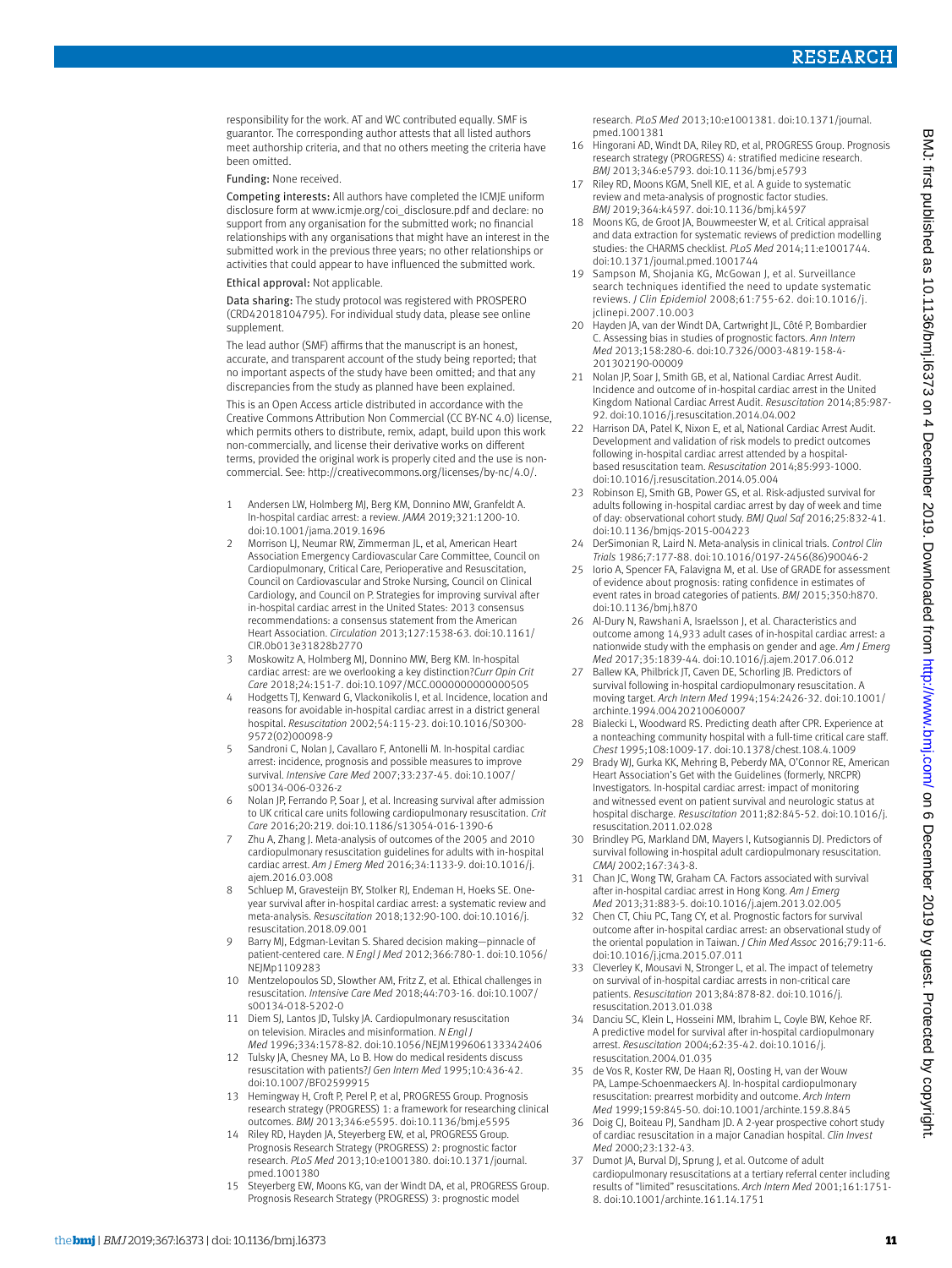- 38 Hessulf F, Karlsson T, Lundgren P, et al. Factors of importance to 30-day survival after in-hospital cardiac arrest in Sweden: a population-based register study of more than 18,000 cases. *Int J Cardiol* 2018;255:237-42. doi:10.1016/j.ijcard.2017.12.068
- 39 Larkin GL, Copes WS, Nathanson BH, Kaye W. Pre-resuscitation factors associated with mortality in 49,130 cases of in-hospital cardiac arrest: a report from the National Registry for Cardiopulmonary Resuscitation. *Resuscitation* 2010;81:302-11. doi:10.1016/j. resuscitation.2009.11.021
- 40 Li H, Wu TT, Liu PC, et al. Characteristics and outcomes of in-hospital cardiac arrest in adults hospitalized with acute coronary syndrome in China. *Am J Emerg Med* 2018;37:1301-6. doi:10.1016/j. ajem.2018.10.003
- 41 Marwick TH, Case CC, Siskind V, Woodhouse SP. Prediction of survival from resuscitation: a prognostic index derived from multivariate logistic model analysis. *Resuscitation* 1991;22:129-37. doi:10.1016/0300-9572(91)90003-H
- 42 Meaney PA, Nadkarni VM, Kern KB, Indik JH, Halperin HR, Berg RA. Rhythms and outcomes of adult in-hospital cardiac arrest. *Crit Care Med* 2010;38:101-8. doi:10.1097/CCM.0b013e3181b43282
- 43 Ohlsson MA, Kennedy LM, Juhlin T, Melander O. Evaluation of prearrest morbidity score and prognosis after resuscitation score and other clinical variables associated with in-hospital cardiac arrest in southern Sweden. *Resuscitation* 2014;85:1370-4. doi:10.1016/j. resuscitation.2014.07.009
- 44 Peberdy MA, Ornato JP, Larkin GL, et al, National Registry of Cardiopulmonary Resuscitation Investigators. Survival from in-hospital cardiac arrest during nights and weekends. *JAMA* 2008;299:785-92. doi:10.1001/jama.299.7.785
- 45 Shao F, Li CS, Liang LR, et al. Incidence and outcome of adult inhospital cardiac arrest in Beijing, China. *Resuscitation* 2016;102:51- 6. doi:10.1016/j.resuscitation.2016.02.002
- 46 Skrifvars MB, Castrén M, Aune S, Thoren AB, Nurmi J, Herlitz J. Variability in survival after in-hospital cardiac arrest depending on the hospital level of care. *Resuscitation* 2007;73:73-81. doi:10.1016/j. resuscitation.2006.08.022
- Zoch TW, Desbiens NA, DeStefano F, Stueland DT, Layde PM. Short- and long-term survival after cardiopulmonary resuscitation. *Arch Intern Med* 2000;160:1969-73. doi:10.1001/ archinte.160.13.1969
- 48 Andersen LW, Granfeldt A, Callaway CW, et al, American Heart Association's Get With The Guidelines–Resuscitation Investigators. Association between tracheal intubation during adult in-hospital cardiac arrest and survival. *JAMA* 2017;317:494-506. doi:10.1001/ jama.2016.20165
- 49 Andréasson AC, Herlitz J, Bång A, et al. Characteristics and outcome among patients with a suspected in-hospital cardiac arrest. *Resuscitation* 1998;39:23-31. doi:10.1016/S0300- 9572(98)00120-8
- 50 Bedell SE, Delbanco TL, Cook EF, Epstein FH. Survival after cardiopulmonary resuscitation in the hospital. *N Engl J Med* 1983;309:569-76. doi:10.1056/NEJM198309083091001
- 51 Cohn AC, Wilson WM, Yan B, et al. Analysis of clinical outcomes following in-hospital adult cardiac arrest. *Intern Med J* 2004;34:398- 402. doi:10.1111/j.1445-5994.2004.00566.x
- 52 Cooper S, Janghorbani M, Cooper G. A decade of inhospital resuscitation: outcomes and prediction of survival?*Resuscitation* 2006;68:231-7. doi:10.1016/j. resuscitation.2005.06.012
- 53 Dodek PM, Wiggs BR. Logistic regression model to predict outcome after in-hospital cardiac arrest: validation, accuracy, sensitivity and specificity. *Resuscitation* 1998;36:201-8. doi:10.1016/S0300- 9572(98)00012-4
- 54 Ebell MH, Kruse JA, Smith M, Novak J, Drader-Wilcox J. Failure of three decision rules to predict the outcome of in-hospital cardiopulmonary resuscitation. *Med Decis Making* 1997;17:171-7. doi:10.1177/0272989X9701700207
- 55 George ALJr, Folk BP3rd, Crecelius PL, Campbell WB. Pre-arrest morbidity and other correlates of survival after in-hospital cardiopulmonary arrest. *Am J Med* 1989;87:28-34. doi:10.1016/ S0002-9343(89)80479-6
- 56 Huang CH, Chen WJ, Ma MH, Chang WT, Lai CL, Lee YT. Factors influencing the outcomes after in-hospital resuscitation in Taiwan. *Resuscitation* 2002;53:265-70. doi:10.1016/S0300- 9572(02)00024-2
- 57 Karetzky M, Zubair M, Parikh J. Cardiopulmonary resuscitation in intensive care unit and non-intensive care unit patients. Immediate and long-term survival. *Arch Intern Med* 1995;155:1277-80. doi:10.1001/archinte.1995.00430120054007
- 58 Marik PE, Craft M. An outcomes analysis of in-hospital cardiopulmonary resuscitation: the futility rationale for do not resuscitate orders. *J Crit Care* 1997;12:142-6. doi:10.1016/S0883- 9441(97)90044-7
- 59 Ofoma UR, Basnet S, Berger A, Kirchner HL, Girotra SAmerican Heart Association Get With the Guidelines – Resuscitation Investigators.

Trends in survival after in-hospital cardiac arrest during nights and weekends. *J Am Coll Cardiol* 2018;71:402-11. doi:10.1016/j. jacc.2017.11.043

- 60 O'Keeffe S, Redahan C, Keane P, Daly K. Age and other determinants of survival after in-hospital cardiopulmonary resuscitation. *Q J Med* 1991;81:1005-10. doi:10.1093/qjmed/81.3.1005
- 61 Patrick A, Rankin N. The in-hospital Utstein style: use in reporting outcome from cardiac arrest in Middlemore Hospital 1995-1996. *Resuscitation* 1998;36:91-4. doi:10.1016/S0300-9572(98)00006- 9
- 62 Peters R, Boyde M. Improving survival after in-hospital cardiac arrest: the Australian experience. *Am J Crit Care* 2007;16:240-6, quiz 247.
- 63 Piscator E, Hedberg P, Göransson K, Djärv T. Survival after in-hospital cardiac arrest is highly associated with the Age-combined Charlson Co-morbidity Index in a cohort study from a two-site Swedish University hospital. *Resuscitation* 2016;99:79-83. doi:10.1016/j. resuscitation.2015.11.023
- 64 Radeschi G, Mina A, Berta G, et al, Piedmont IHCA Registry Initiative. Incidence and outcome of in-hospital cardiac arrest in Italy: a multicentre observational study in the Piedmont Region. *Resuscitation* 2017;119:48-55. doi:10.1016/j. resuscitation.2017.06.020
- 65 Rakić D, Rumboldt Z, Carević V, et al, Approach to Sudden Cardiac Death Study Investigators. In-hospital cardiac arrest and resuscitation outcomes: rationale for sudden cardiac death approach. *Croat Med J* 2005;46:907-12.
- 66 Roberts D, Landolfo K, Light RB, Dobson K. Early predictors of mortality for hospitalized patients suffering cardiopulmonary arrest. *Chest* 1990;97:413-9. doi:10.1378/chest.97.2.413
- 67 Robinson GR2nd, Hess D. Postdischarge survival and functional status following in-hospital cardiopulmonary resuscitation. *Chest* 1994;105:991-6. doi:10.1378/chest.105.4.991
- 68 Rosenberg M, Wang C, Hoffman-Wilde S, Hickam D. Results of cardiopulmonary resuscitation. Failure to predict survival in two community hospitals. *Arch Intern Med* 1993;153:1370-5. doi:10.1001/archinte.1993.00410110070011
- Rozenbaum EA, Shenkman L. Predicting outcome of inhospital cardiopulmonary resuscitation. *Crit Care Med* 1988;16:583-6. doi:10.1097/00003246-198806000-00003
- Sandroni C, Ferro G, Santangelo S, et al. In-hospital cardiac arrest: survival depends mainly on the effectiveness of the emergency response. *Resuscitation* 2004;62:291-7. doi:10.1016/j. resuscitation.2004.03.020
- 71 Schultz SC, Cullinane DC, Pasquale MD, Magnant C, Evans SR. Predicting in-hospital mortality during cardiopulmonary resuscitation. *Resuscitation* 1996;33:13-7. doi:10.1016/S0300-9572(96)00986- 0
- 72 Skogvoll E, Isern E, Sangolt GK, Gisvold SE. In-hospital cardiopulmonary resuscitation. 5 years' incidence and survival according to the Utstein template. *Acta Anaesthesiol Scand* 1999;43:177-84. doi:10.1034/j.1399- 6576.1999.430210.x
- 73 Sowden GR, Robins DW, Baskett PJ. Factors associated with survival and eventual cerebral status following cardiac arrest. *Anaesthesia* 1984;39:39-43. doi:10.1111/j.1365-2044.1984. tb09452.x
- 74 Taffet GE, Teasdale TA, Luchi RJ. In-hospital cardiopulmonary resuscitation. *JAMA* 1988;260:2069-72. doi:10.1001/ jama.1988.03410140081027
- 75 Tortolani AJ, Risucci DA, Rosati RJ, Dixon R. In-hospital cardiopulmonary resuscitation: patient, arrest and resuscitation factors associated with survival. *Resuscitation* 1990;20:115-28. doi:10.1016/0300-9572(90)90047-I
- 76 van Walraven C, Forster AJ, Stiell IG. Derivation of a clinical decision rule for the discontinuation of in-hospital cardiac arrest resuscitations. *Arch Intern Med* 1999;159:129-34. doi:10.1001/ archinte.159.2.129
- van Walraven C, Forster AJ, Parish DC, et al. Validation of a clinical decision aid to discontinue in-hospital cardiac arrest resuscitations. *JAMA* 2001;285:1602-6. doi:10.1001/jama.285.12.1602
- 78 Borenstein M, Higgins JP, Hedges LV, Rothstein HR. Basics of metaanalysis: I<sup>2</sup> is not an absolute measure of heterogeneity. Res Synth *Methods* 2017;8:5-18. doi:10.1002/jrsm.1230
- 79 Guyatt GH, Oxman AD, Kunz R, et al, GRADE Working Group. GRADE guidelines: 7. Rating the quality of evidence–inconsistency. *J Clin Epidemiol* 2011;64:1294-302. doi:10.1016/j. clinepi.2011.03.017
- 80 Bougouin W, Mustafic H, Marijon E, et al. Gender and survival after sudden cardiac arrest: a systematic review and metaanalysis. *Resuscitation* 2015;94:55-60. doi:10.1016/j. resuscitation.2015.06.018
- 81 Noppens RR, Kofler J, Hurn PD, Traystman RJ. Dose-dependent neuroprotection by 17beta-estradiol after cardiac arrest and cardiopulmonary resuscitation. *Crit Care Med* 2005;33:1595-602. doi:10.1097/01.CCM.0000169884.81769.F7